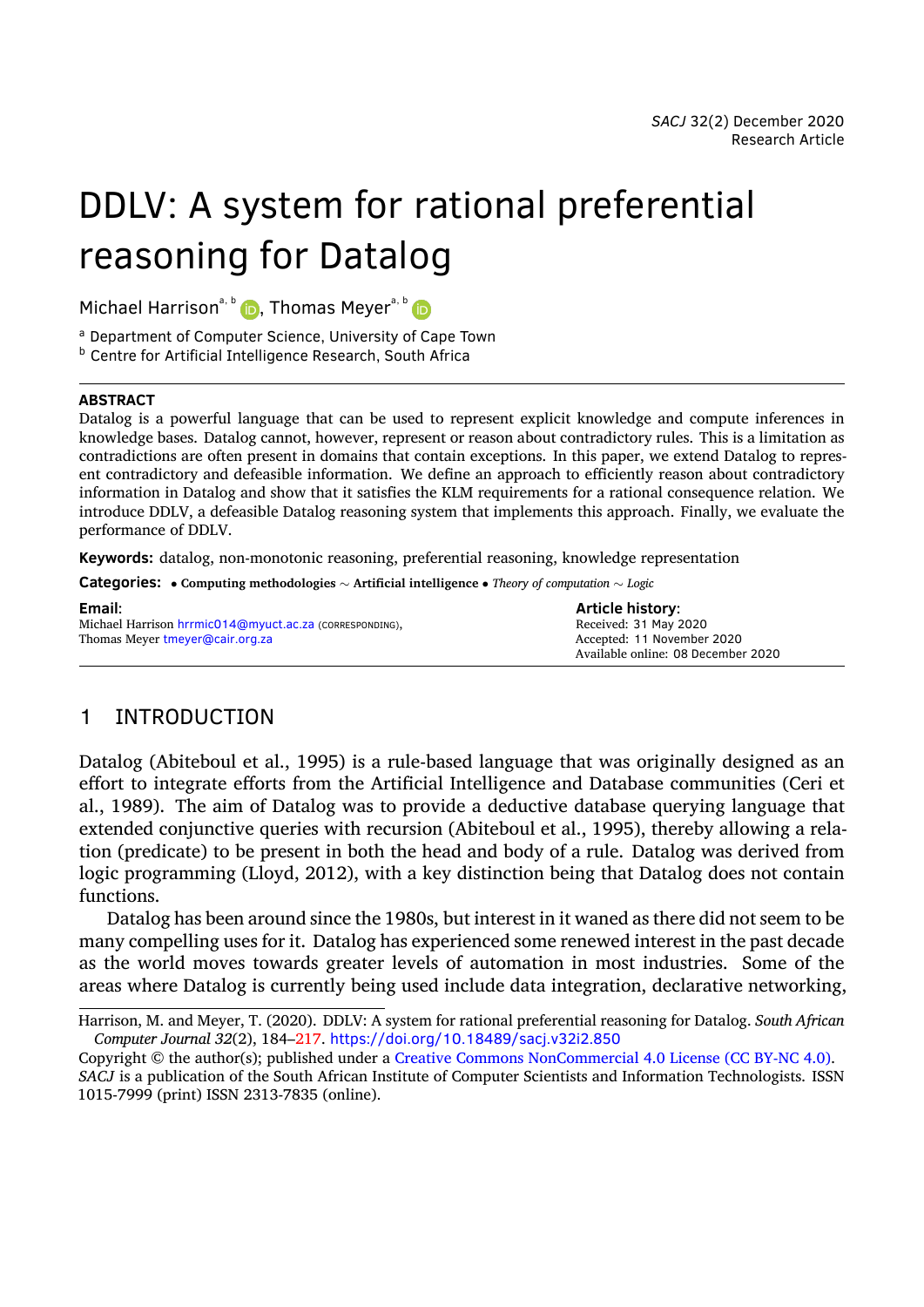program analysis, information extraction, network monitoring, security, and cloud computing (Huang et al., [2011](#page-32-1)). Datalog has been used as the core of some very expressive and efficient Knowledge Representation and Reasoning systems, such as DLV (Leone et al., [2002](#page-32-2)) and RDFox (Nenov et al., [2015](#page-33-1)). DLV is a Disjunctive Logic Programming (DLP) system that uses an extended Disjunctive Datalog (Eiter & Gottlob, [1997\)](#page-31-2) as its kernel language. DLV is one of the most successful and widely used DLP engines.

Most of these reasoning systems have limited applicability to real-world problems, though, as they can usually not reason about inconsistent or contradictory information. Contradictions often occur in domains that contain exceptions. Many systems cannot handle these contradictions due to the systems being monotonic (Ben-Ari, [2012\)](#page-31-3). Monotonicity is a property of logical languages that states that previously concluded information cannot be revoked in light of new, contradictory information. Monotonicity is usually a desirable property for a logical language to possess. The information concluded in a monotonic system can only ever be added to and never taken away. Systems capable of dealing with contradictions need to, therefore, be nonmonotonic. DLV is nonmonotonic, but only in the way that it can represent and reason about incomplete information. We desire a system that can model rules that will *generally* hold true but also permit *exceptions* without the user having to perform additional knowledge engineering.

We present a simple example of a case where we would want to be able to represent and reason about *exceptional* information:

## **Example 1. Classical mammal knowledge base**

- Mammals don't lay eggs.
- Platypusses are mammals.
- Platypusses lay eggs.

If we wanted to query the knowledge base in Example 1 to find out if platypusses lay eggs, traditional Datalog reasoning systems (including DLV) would conclude that platypusses lay eggs and platypusses don't lay eggs, thereby returning no possible models (essentially saying that there can be no platypusses). This is clearly not a desirable result. We would like to extend Datalog to represent *defeasible* knowledge. A defeasible rule is a non-classical rule that *typically* holds. A defeasible version of Example 1 would be:

## **Example 2. Defeasible mammal knowledge base**

- Mammals typically don't lay eggs.
- Platypusses are mammals.
- Platypusses typically lay eggs.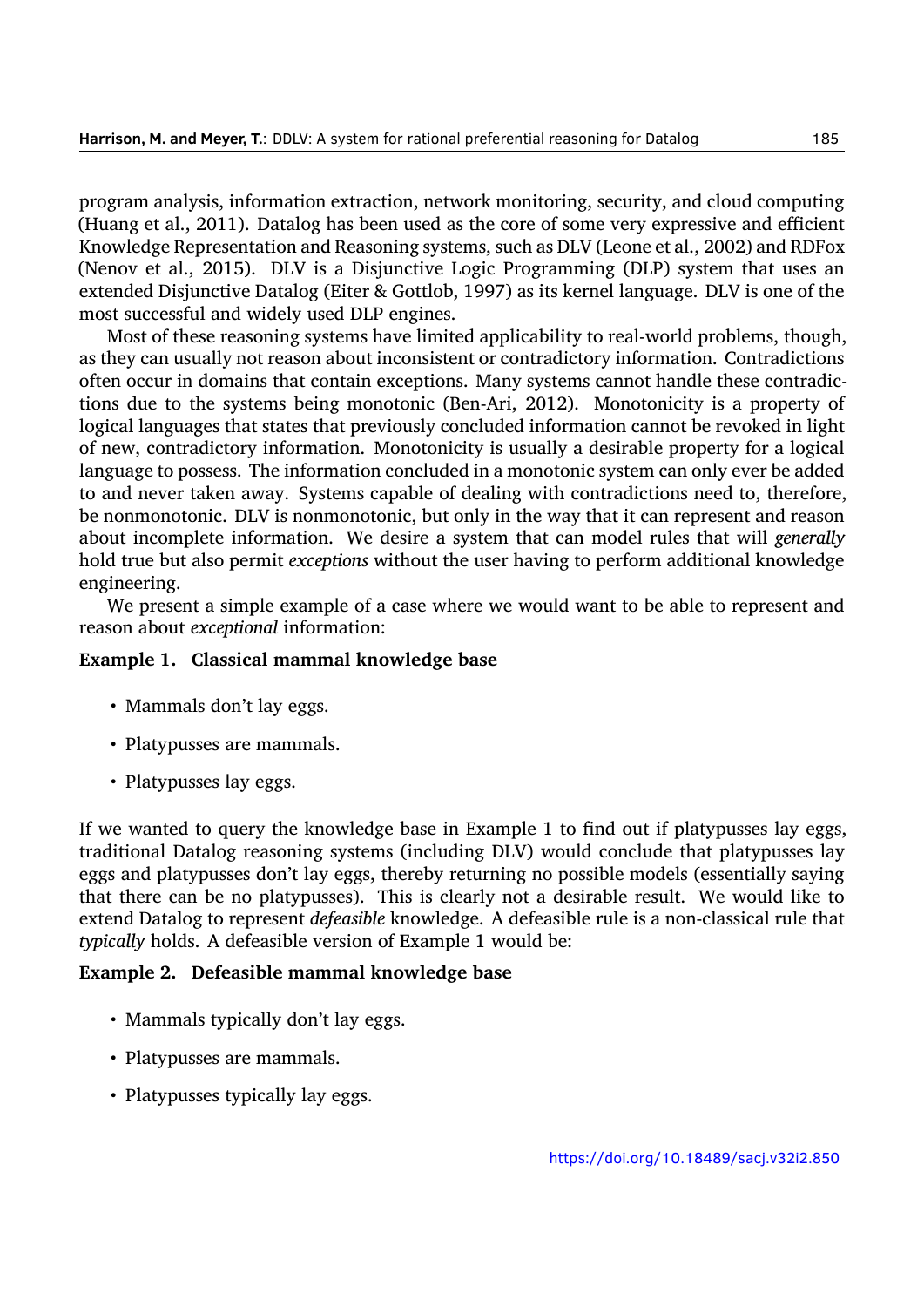Defeasible rules, unlike classical rules, would not have to hold if they are contradicted by classical information.

Defeasible reasoning has been successfully applied to the fields of inconsistency management (Martinez et al., [2014](#page-32-3)), planning (Garcia et al., [2007](#page-31-4)), agent negotiations (Dumas et al., [2002\)](#page-31-5), business rules (Morgenstern, [1998](#page-33-2)), contracting (Grosof et al., [1999](#page-32-4)), and legal reasoning (Antoniou et al., [1999](#page-31-6)). Defeasible versions of Datalog have been utilised in many of these applications. Most of the previous approaches to defeasible Datalog require additional information or are not very computationally feasible. An approach that requires no additional input and is computationally efficient would provide further value in these fields.

A seminal approach to reasoning about defeasible knowledge is the *preferential* approach, as defined by Kraus et al.([1990\)](#page-32-5) and Lehmann and Magidor([1992\)](#page-32-6) (often referred to as the KLM approach). The KLM approach looks at nonmonotonic reasoning from a general and abstract point of view. The framework defines the requirements that a nonmonotonic inference procedure should meet in order to be considered a *rational* consequence relation. The KLM approach is defined in the propositional logic setting. The KLM approach has been successfully lifted to Description Logics (Casini & Straccia, [2010](#page-31-7)) as a way to extend the Description Logic language *ALC* with nonmonotonic reasoning capabilities. A practical defeasible reasoning system (Moodley, [2015](#page-32-7)) using the KLM approach has even been implemented in the form of a plugin for *Protégé*, an ontology engineering program.

The KLM approach's abstract framework and computational tractability make it an appealing candidate for application to the Datalog setting. In this paper, we define a defeasible extension to Datalog. We define an algorithm that performs a defeasible entailment check for our extended defeasible Datalog language, as well as defining the supporting algorithms required to perform this kind of reasoning. We show that our approach meets the KLM requirements for a rational consequence relation.

We then introduce DDLV, a system that can create, edit, and, critically, query a defeasible Datalog program. We give an overview of the design of DDLV, delve into how DDLV implements our preferential reasoning approach for defeasible Datalog, and evaluate the performance of the DDLV system.

This paper is an extension of a conference paper, "Rational preferential reasoning for Datalog" (Harrison & Meyer, [2020\)](#page-32-8), which was presented at the South African Forum for Artificial Intelligence Research in 2019.

## 2 LANGUAGE

We will first define vanilla Datalog before we propose our extensions to it. A Datalog program consists of a set of Datalog rules. Datalog rules are expressions of the form

$$
b_1, ..., b_n \to h_1
$$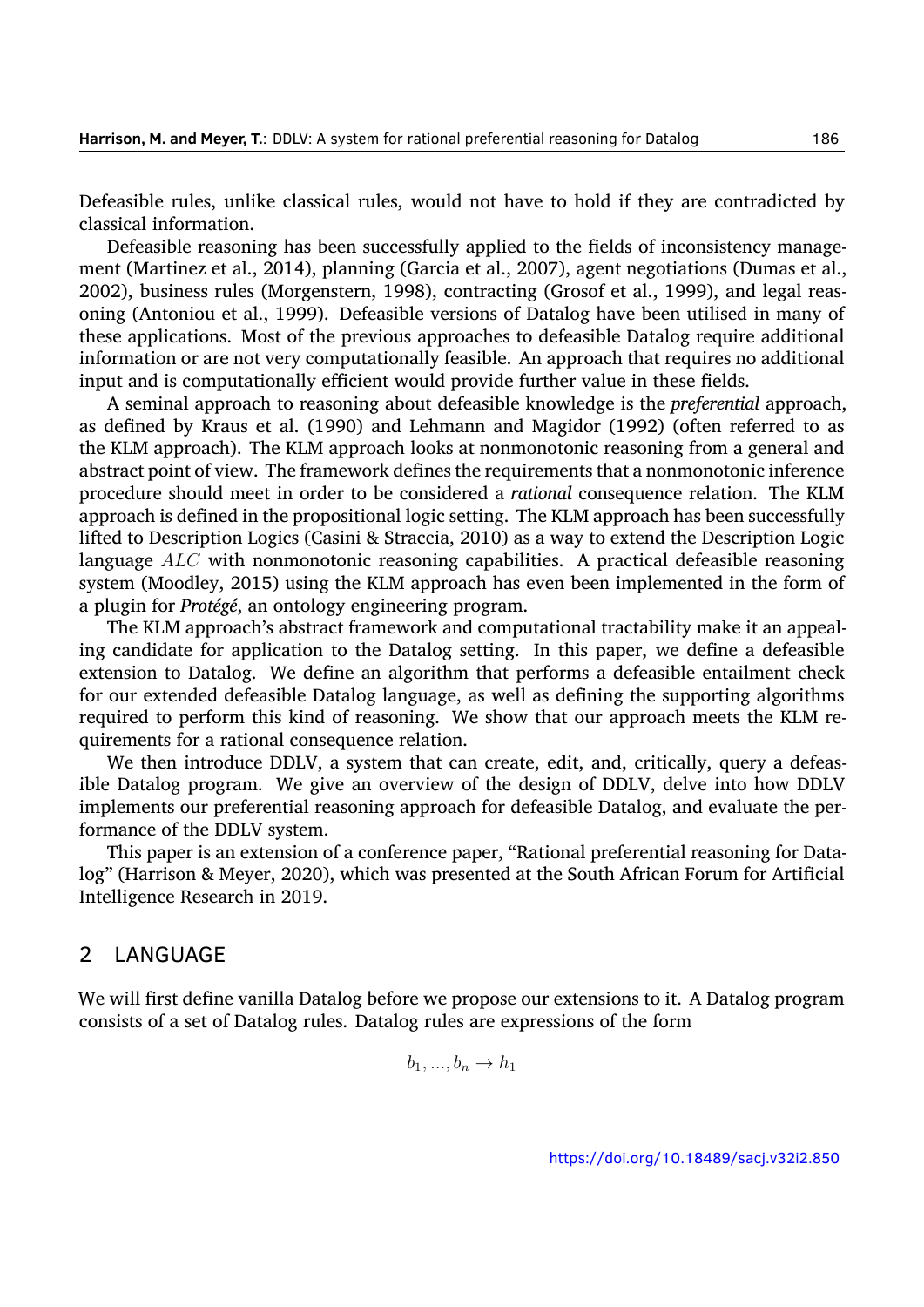where  $b_1, ..., b_n$  and  $h_1$  are *literals*. The left-hand side of the rule is the *body* and the right-hand side of the rule is the *head*<sup>[1](#page-3-0)</sup>. Traditionally, the head of a Datalog rule contains only one literal but the body is made up of a conjunction of any finite number of literals. If all the literals in the body are true in a model of a Datalog program, then the literal in the head is implied and added to the model. In vanilla Datalog, a literal is just an *atom p*. An atom is an expression  $p(t_1, ..., t_m)$ , where *p* is a *predicate* with arity *m* and  $t_1, ..., t_m$  are *terms*. A term can either be a *constant* or a *variable*.

Datalog follows a model-theoretic semantics where the Datalog program is viewed as a set of first-order sentences that describes the desired answer (Abiteboul et al., [1995](#page-31-0)). A Datalog *interpretation* is an assignment of concrete meaning to all constant and predicate symbols in the Datalog program (Ceri et al., [1989](#page-31-1)). A Datalog statement is entailed (denoted  $\models$ ) by a Datalog program if that fact is true under every model of the Datalog program.

We define two language extensions to Datalog:

- 1. A practical defeasible Datalog language that is used in our implemented defeasible Datalog reasoning.
- 2. A theoretical defeasible Datalog language enriched with additional operators that is used purely to prove how our approach meets the KLM requirements for a *rational consequence relation* (defined in Section 4).

# 2.1 Practical defeasible Datalog language

We need to define an extension to Datalog that is capable of expressing defeasible knowledge. The first essential extension to the language is *negation*, *¬* [2](#page-3-1) . Any literal in the head or body can now be an atom  $p$  or a negated atom  $\neg p$ . Negation is necessary in order to be able to express any contradictory information. Our next extension is *disjunction ∨*. We include disjunction as a nice-to-have, purely because our system is built on top of DLV, which uses disjunctive Datalog as its underlying language. We, therefore, also only allow disjunction in the head between literals. Our final extension is an essential one — we add a *defeasible implication* operator  $\leadsto^3$  $\leadsto^3$ . This operator can be used in place of the traditional classical implication operator *→* when we want to express a defeasible rule.

# 2.2 Theoretical defeasible Datalog language

We define further extensions to our defeasible Datalog language, purely to express the postulates that characterise the language and in proving that the postulates hold for our approach.

<span id="page-3-0"></span><sup>&</sup>lt;sup>1</sup>Datalog is often written with the head on the left and the body on the right, with a full stop at the end of each rule. :– is also often used to represent the implication operator instead of *→*. This more traditional representation is used for the syntax of our implementation.

<span id="page-3-1"></span><sup>2</sup>*−* is used to represent negation in our implementation.

<span id="page-3-2"></span><sup>3</sup> :*∼* is used to represent defeasible implication in our implementation.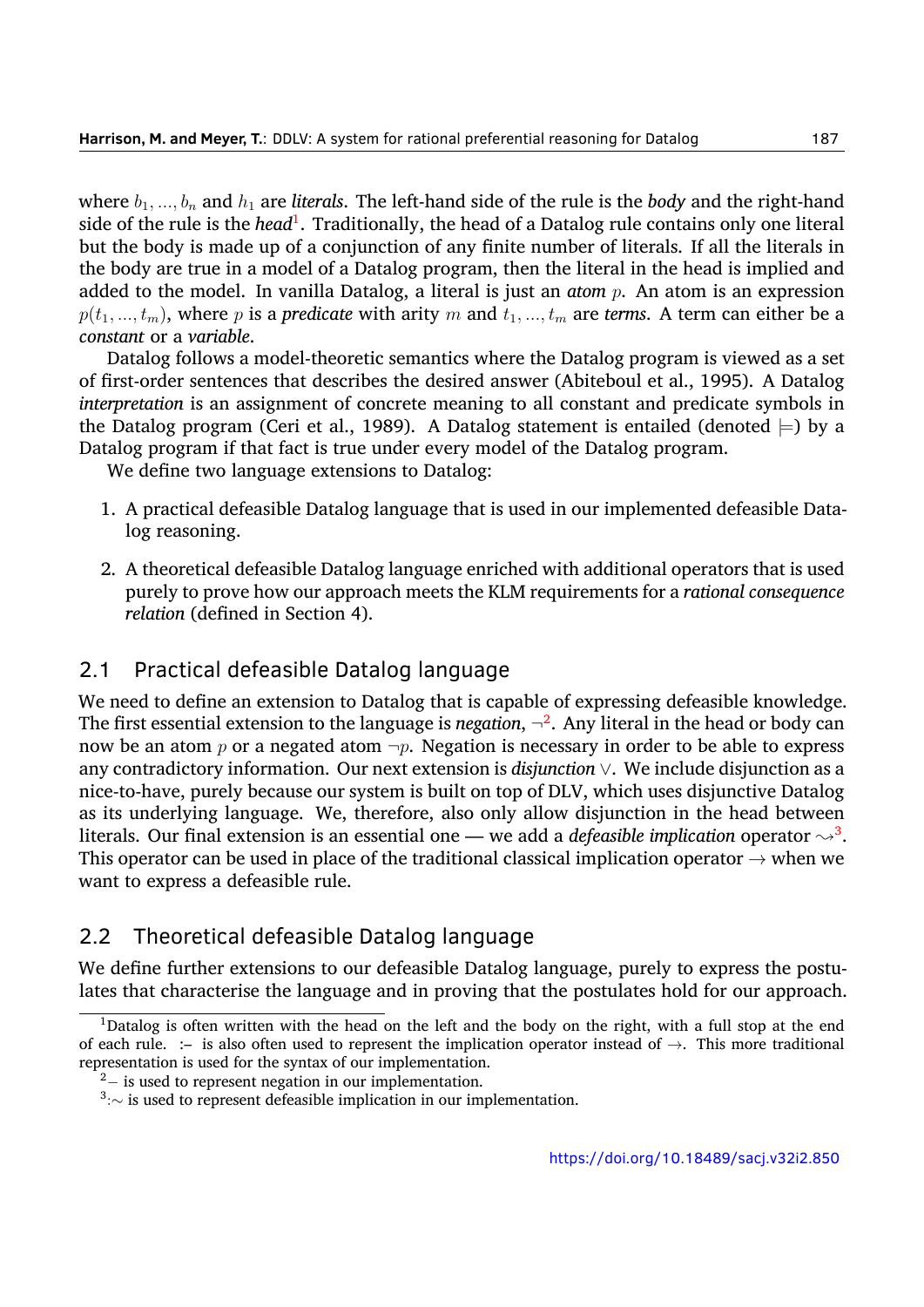We introduce disjunction in the body between literals and conjunction in the head between literals. The defeasible Datalog rule

$$
b_1 \vee \ldots \vee b_n \to h1
$$

corresponds to the logical sentence

$$
\forall x_1, ..., x_m (b_1 \lor ... \lor b_n \to h1)
$$

where  $x_1, \ldots, x_m$  are all the variables occurring in all the literals of the rule. Similarly, the defeasible Datalog rule

$$
b_1 \to h1 \land \dots \land h_n
$$

corresponds to the logical sentence

$$
\forall x_1, ..., x_m (b_1 \to h1 \land ... \land h_n)
$$

where  $x_1, \ldots, x_m$  are all the variables occurring in all the literals of the rule.

Furthermore, we introduce bottom *⊥*, which can be seen as shorthand for *p∧¬p*. Bodies of rules are seen as equivalent *≡* if they are modelled by the same interpretations. A defeasible Datalog rule *α ❀ β* is *defeasibly entailed* (*|≈*) by a defeasible Datalog program if, knowing *α* is true and based on the information contained in the defeasible Datalog program, it would be sensible to (defeasibly) conclude that *β* is true. If we have a set of defeasible rules *DR*, then  $\overline{\mathcal{DR}}$  is a set of classical versions  $\alpha \to \beta$  of all defeasible rules  $\alpha \to \beta$  in  $\mathcal{DR}$ .

## 3 A RATIONAL CONSEQUENCE RELATION FOR DEFEASIBLE DATALOG

Kraus, Lehmann, and Magidor studied preferential consequence relations as an approach to nonmonotonic reasoning (Kraus et al., [1990\)](#page-32-5). Lehmann and Magidor looked at a more restricted class of consequence relations, *rational* relations (Lehmann, [1995](#page-32-9)). They argued that any reasonable nonmonotonic inference procedure should define a rational consequence relation. Rational relations are those that may be represented by a *ranked* preferential model. A ranked model is a preferential model for which there is a modular strict partial order (Lehmann, [1995](#page-32-9)).

A nonmonotonic inference procedure needs to meet properties known as the KLM postulates to be considered a rational consequence relation. The original KLM postulates were defined in propositional logic. These properties have been discussed at length in the literature. We define defeasible Datalog versions of the KLM postulates that characterise a rational consequence relation for ranked defeasible Datalog models: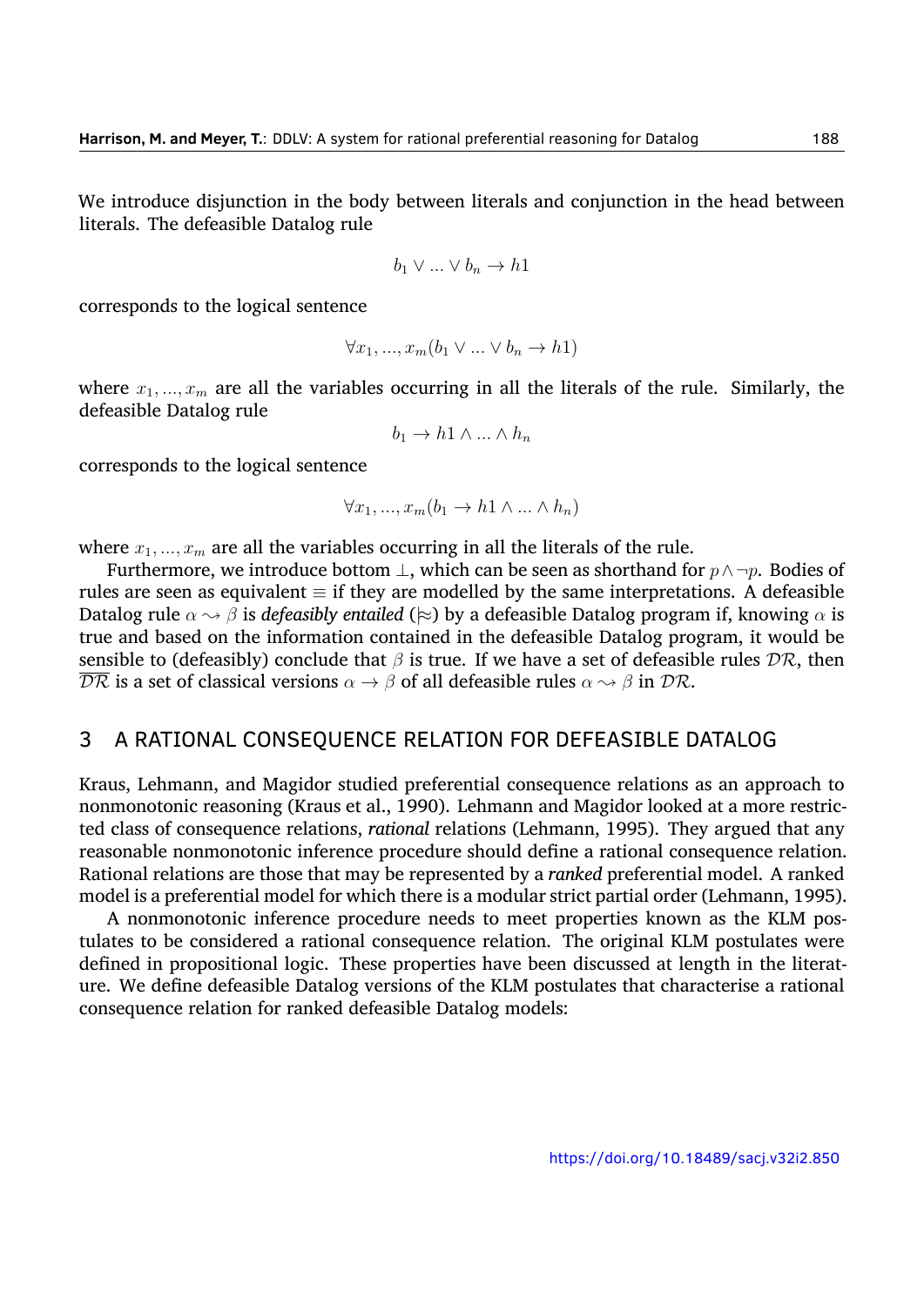| Reflexivity                  | $\mathcal{K} \approx \beta \rightsquigarrow \beta$                                                                                                                                   |
|------------------------------|--------------------------------------------------------------------------------------------------------------------------------------------------------------------------------------|
| Left Logical Equivalence     | $\frac{\beta \equiv \gamma, \; K \approx \beta \sim \eta}{\mathcal{K} \approx \gamma \sim n}$                                                                                        |
| <b>Right Weakening</b>       | $\frac{\mathcal{K} \approx \beta \sim \eta, \mu \to \gamma}{\mathcal{K} \approx \beta \sim \gamma}$                                                                                  |
| And                          | $\frac{\mathcal{K} \approx \beta \rightsquigarrow \gamma, \ \mathcal{K} \approx \beta \rightsquigarrow \eta}{\mathcal{K} \approx \beta \rightsquigarrow \gamma \wedge n}$            |
| Оr                           | $\frac{\mathcal{K} \models \beta \leadsto \eta, \ \mathcal{K} \models \gamma \leadsto \eta}{\mathcal{K} \models \beta \lor \gamma \leadsto \eta}$                                    |
| <b>Cautious Monotonicity</b> | $\frac{\mathcal{K} \models \beta \rightsquigarrow \gamma, \ \mathcal{K} \models \beta \rightsquigarrow \eta}{\mathcal{K} \models \beta \land \gamma \rightsquigarrow \eta}$          |
| <b>Rational Monotonicity</b> | $\frac{\mathcal{K} \approx \beta \rightsquigarrow \eta, \ \mathcal{K} \not\models \beta \rightsquigarrow \neg \gamma}{\mathcal{K} \approx \beta \land \gamma \rightsquigarrow \eta}$ |

 $K$  refers to a defeasible Datalog program (knowledge base). The variables to the left of the implication operators refer to defeasible Datalog bodies and the variables to the right of the implication operators refer to defeasible Datalog heads. For each postulate, if the statement(s) above the line hold, then the statement below the line must hold. These defeasible Datalog versions of the KLM postulates are elaborated upon in Section 5 of this paper.

## 4 DEFINING RATIONAL CLOSURE FOR DEFEASIBLE DATALOG

In this section, we emulate *rational closure* (a specific construction given by KLM (Kraus et al., [1990](#page-32-5)) that satisfies all the KLM postulates for a rational consequence relation) for our defeasible Datalog. Our rational closure will rely on a *ranking* of the defeasible Datalog rules in a defeasible Datalog program. We need to construct a ranking of our defeasible Datalog rules based on the *exceptionality* of each rule. If a rule is assigned a lower ranking, then that rule is more normal or general. If a rule is assigned a higher ranking, then that rule is more exceptional or specific. Only once we have this ranking can we perform rational closure to determine if a rule is defeasibly entailed by our knowledge base.

Firstly, we define an algorithm to determine which defeasible rules in a set of defeasible rules are exceptional with respect to that set of defeasible rules and an optional set of classical rules. A defeasible rule is exceptional with respect to a set of defeasible and classical rules if the body of the rule is not satifisfiable with respect to the set of defeasible and classical rules. Platypusses would not be satisfiable in *Example 2*, meaning that the defeasible rule with platypusses as the body ("Platypusses typically lay eggs"/platypus(X)  $\rightsquigarrow$  lays eggs(X)) will be exceptional with respect to the classical rule and the other defeasible rule in *Example 2*.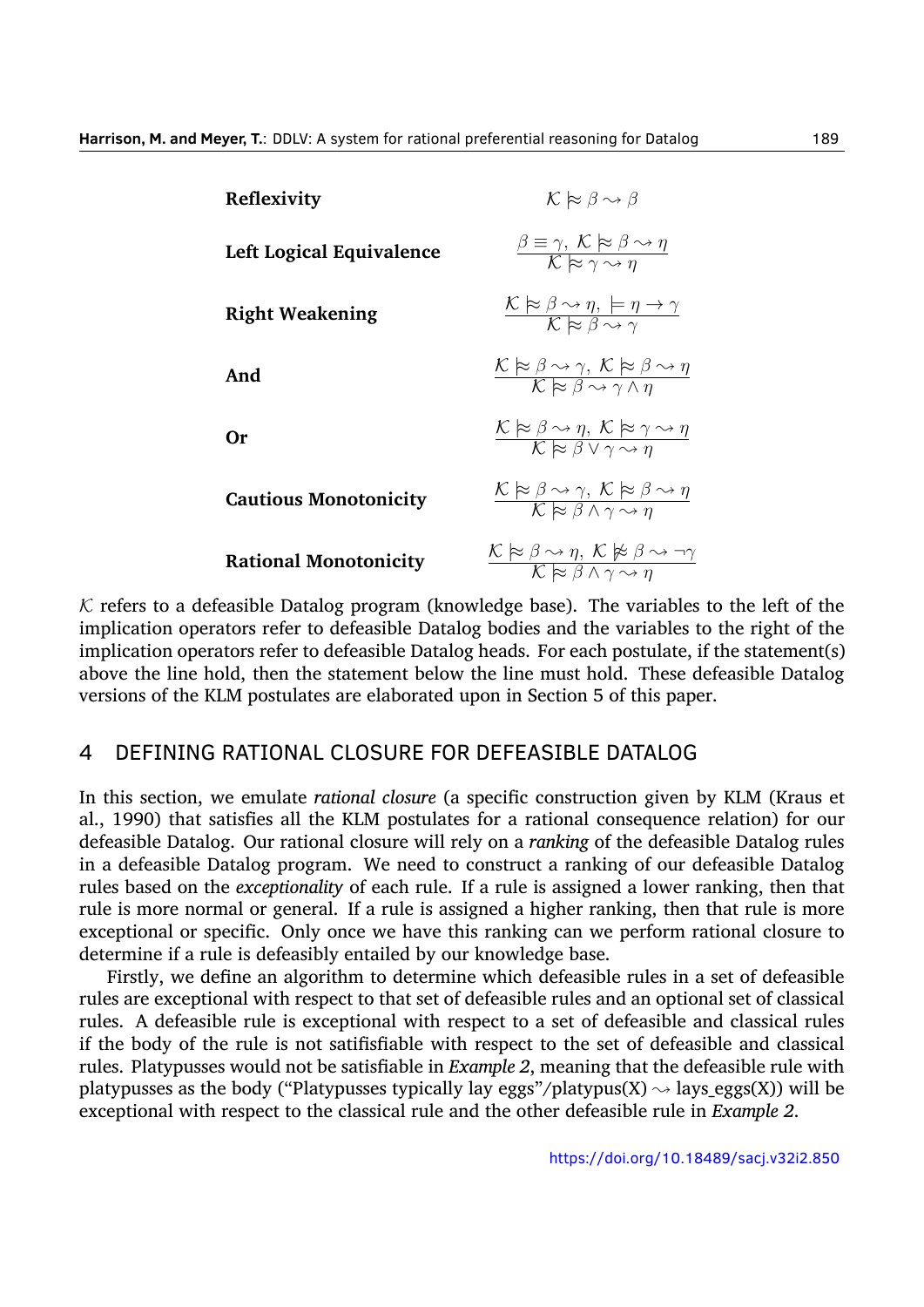<span id="page-6-0"></span>Algorithm 1:  $exceptional(SR, DR<sub>\epsilon</sub>)$ 

| <b>Input</b> : A set of classical Datalog rules $\mathcal{SR}$ and a set of defeasible Datalog rules $\mathcal{DR}_{\varepsilon}$                                                               |  |
|-------------------------------------------------------------------------------------------------------------------------------------------------------------------------------------------------|--|
| <b>Output:</b> $\mathcal{DR}_{\mathcal{E}'} \subseteq \mathcal{DR}_{\mathcal{E}}$ such that $\mathcal{DR}_{\mathcal{E}'}$ is exceptional w.r.t. $\mathcal{SR}$ and $\mathcal{DR}_{\mathcal{E}}$ |  |
| 1 $\mathcal{DR}_{\mathcal{E}'} := \emptyset$ ;                                                                                                                                                  |  |
| 2 foreach $\alpha \rightsquigarrow \beta \in \mathcal{DR}_{\varepsilon}$ do                                                                                                                     |  |
| 3 if $S\mathcal{R} \cup \overline{\mathcal{DR}_{\mathcal{E}}} \models \alpha \to \bot$ then                                                                                                     |  |
| 4 $\Box$ $\mathcal{DR}_{\mathcal{E}'} := \mathcal{DR}_{\mathcal{E}'} \cup \{ \alpha \leadsto \beta \};$                                                                                         |  |
| 5 return $\mathcal{DR}_{\mathcal{E}'}$ ;                                                                                                                                                        |  |

Next, we define an algorithm that computes the ranking of a set of defeasible rules. This algorithm starts by putting all the defeasible rules in rank 0. It then utilises Algorithm [1](#page-6-0) to determine which rules are exceptional to rank 0 and a set of classical rules. The exceptional rules are moved from rank 0 to rank 1. The same process is then performed to determine which rules in rank 1 are exceptional relative to rank 1 and the classical rules. Those exceptional rules will be moved to rank 2. This process is continued until either there are no more exceptional rules in a rank or all the rules in a rank are exceptional. If all the defeasible rules in a rank are exceptional, then the defeasible rules are classical rules represented as defeasible rules. These rules will be moved to the set of classical rules and represented as classical rules.

Returning to *Example 2*, the two defeasible rules ("Platypusses typically lay eggs"/platypus(X)  $\rightsquigarrow$  lays eggs(X) and "Mammals typically don't lay eggs"/mammal(X)  $\rightsquigarrow$   $\neg$ lays eggs(X)) would start on rank 0. "Platypusses typically lay eggs"/platypus(X)  $\rightsquigarrow$  lays eggs(X) would be found to be exceptional with respect to the other defeasible rules in its current rank ("Mammals typically don't lay eggs"/mammal(X)  $\rightsquigarrow$   $\neg$ lays\_eggs(X)) and the classical rules ("Platypusses are mammals"/platypus(X)  $\rightarrow$  mammal(X)). "Platypusses typically lay eggs"/platypus(X)  $\rightsquigarrow$ lays eggs $(X)$  would, therefore, be moved to rank 1.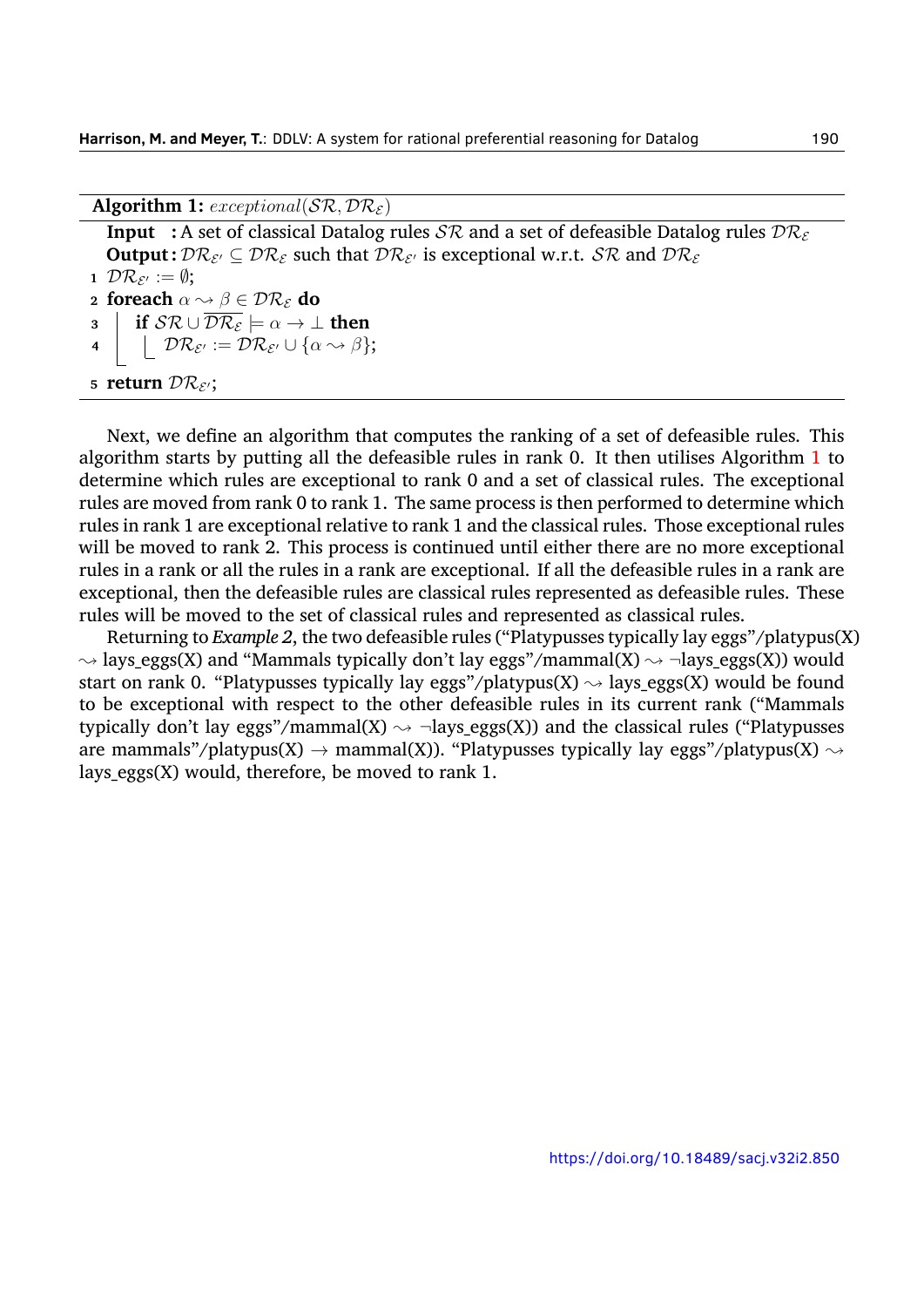<span id="page-7-0"></span>**Algorithm 2:** *computeRanking*(*SR, DR*)

```
Input :A knowledge base consisting of the set of classical Datalog rules SR and the
                set of defeasible Datalog rules DR
  Output : The ranking of defeasible rules R and set of classical rules SR
1 \mathcal{DR}_0 := \mathcal{DR}; \mathcal{DR}_1 := exceptional(\mathcal{SR}, \mathcal{DR}_0); n := 1; \mathcal{R} := \emptyset;2 while \mathcal{DR}_{n-1} \neq \mathcal{DR}_n and \mathcal{DR}_n \neq \emptyset do
3 \mid n := n + 1; \mathcal{DR}_n := exceptional(\mathcal{SR}, \mathcal{DR}_{n-1});
4 if \mathcal{DR}_n \neq \emptyset then
5 S\mathcal{R} := \mathcal{SR} \cup \mathcal{DR}_n;6 for i = 1 to n − 1 do
7 Ri−1 = DRi−1 \ DRi
;
8 R_i := \mathcal{DR}_i;
9 \mathbf{return} \ \mathcal{R} = \bigcup_{j=0}^{j\leq i} R_j \ \textit{and} \ \mathcal{SR};
```
Once we have computed the ranking for a defeasible Datalog knowledge base, we can go about checking if a defeasible rule is defeasibly entailed by the knowledge base. We do this by checking if the rule is in the rational closure of the knowledge base. Essentially, the rational closure algorithm considers the portion of the knowledge base for which the queried rule is not exceptional (using Algorithm [1](#page-6-0)). The algorithm then checks if the rule classically follows from this portion of the knowledge base.

Returning to *Example 2* again, if we wanted to query that knowledge base to determine whether it defeasibly entailed the query "Platypusses typically lay eggs"/platypus(X)  $\rightsquigarrow$ lays eggs $(X)$ , we would first look at the portion of the knowledge base where the body of the query is satisfiable. Platypusses are not satisfiable when considering rank 0 ("Mammals typically don't lay eggs"/mammal(X)  $\rightsquigarrow$   $\neg$ lays\_eggs(X)), rank 1 ("Platypusses typically lay eggs"/platypus(X)  $\rightsquigarrow$  lays eggs(X)) and the classical rules ("Platypusses are mammals"/platypus(X)  $\rightarrow$  mammal(X)). When considering just rank 1 and the classical rules, though, platypusses are satisfiable. We will then look at the classical version of the remaining defeasible rules and the classical rules and determine whether a classical version of our query is classically entailed, which it is in this case. Our approach can also check for defeasible entailment of classical rules. To do this, we check if the classical query is classicalally entailed by the classical portion of the knowledge base. This is worth mentioning but, it is beyond the scope of the paper, so it shall not be discussed further here.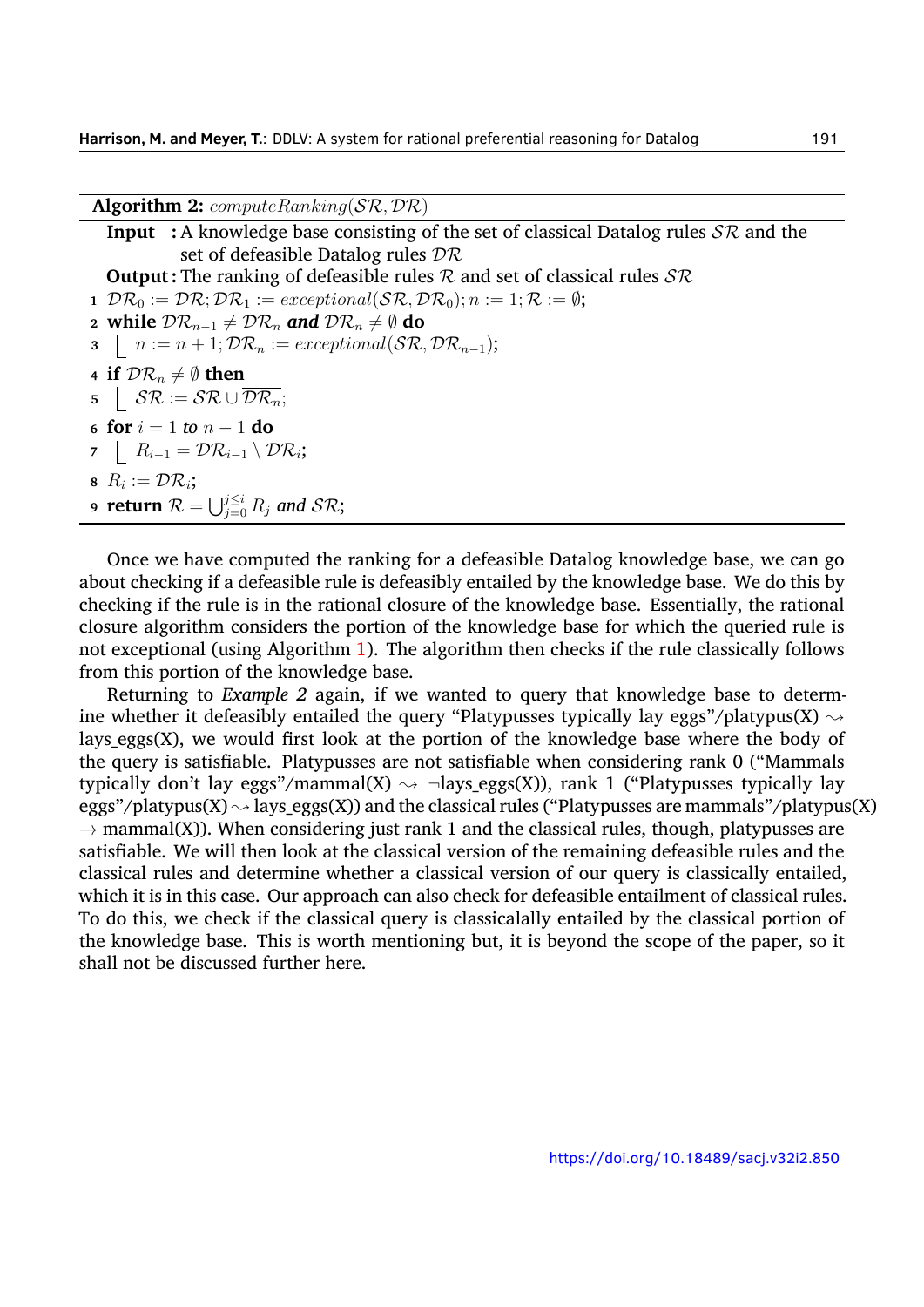<span id="page-8-0"></span>**Algorithm 3:** *RationalClosure*( $K, \alpha \rightarrow \beta$ )

| <b>Input</b> : A knowledge base K that consists of the ranking R of the set of defeasible                                            |
|--------------------------------------------------------------------------------------------------------------------------------------|
| rules DR and the set of classical rules SR, and a defeasible query $\alpha \rightarrow \beta$                                        |
| <b>Output: True</b> iff $\alpha \rightarrow \beta$ is in the rational closure of the knowledge base consisting of                    |
| defeasible rules $\mathcal{DR}$ and classical rules $\mathcal{SR}$ , False otherwise                                                 |
| $i := 0; n :=$ number of ranks in $\mathcal{R} + 1;$                                                                                 |
| 2 while $\bigcup_{i=i}^{j\leq n} \overrightarrow{\mathcal{R}_j} \cup \mathcal{SR} \models \alpha \rightarrow \bot$ and $i \leq n$ do |
| $3   i := i + 1;$                                                                                                                    |
| 4 return $\bigcup_{j=i}^{j\leq n} \overrightarrow{\mathcal{R}}_j \cup \mathcal{SR} \models \alpha \rightarrow \beta;$                |

# 5 RATIONAL CLOSURE FOR DEFEASIBLE DATALOG SATISFIES KLM'S RATIONAL CONSEQUENCE RELATION REQUIREMENTS

As stated in Section 4, a ranking of the defeasible Datalog program must be constructed before it can be queried. Once a ranking has been computed using Algorithm [2](#page-7-0) (which, in turn, makes use of Algorithm [1](#page-6-0)), Algorithm [3](#page-8-0) can be used to answer defeasible entailment queries on the defeasible Datalog program. This section gives proofs showing how this approach satisfies each of the defeasible Datalog versions of the KLM postulates.

## **Postulate 1 (Reflexivity)**

$$
\mathcal{K} \not\approx \beta \leadsto \beta
$$

**Reflexivity** is satisfied universally by any kind of reasoning that is based on some notion of consequence (Kraus et al., [1990\)](#page-32-5). Our defeasible entailment check for the given defeasible rule is eventually reduced to a classical entailment check for a classical version of the rule, which will always be reflexive.

## **Proof:**

1. In order for RationalClosure( $K$ ,  $\beta \rightarrow \beta$ ) to terminate, we have to break out of the while  $\frac{1}{2}$  of Algorithm [3,](#page-8-0) so we will either have **Case 1** where  $\bigcup_{j=i_\beta}^{j\leq n} \overline{R}_j^j \cup \mathcal{SR} \models \beta \rightarrow \overline{R}_j^j$ *⊥* no longer holds or **Case 2** where *i<sup>β</sup> ≤ n* is no longer true.

## **Case 1:**

- 2. (a) Since  $\bigcup_{j=i_\beta}^{j\leq n} \overrightarrow{R_j} \cup \mathcal{SR} \not\models \beta \to \bot$ , we must have  $\bigcup_{j=i_\beta}^{j\leq n} \overrightarrow{R_j} \cup \mathcal{SR} \not\models \beta \to \beta$  by classical inference.
	- (b) Line 4 of Algorithm [3](#page-8-0) will then return **True** for RationalClosure(*K*, *β ❀ β*), meaning  $K \approx \beta \sim \beta$  for this case.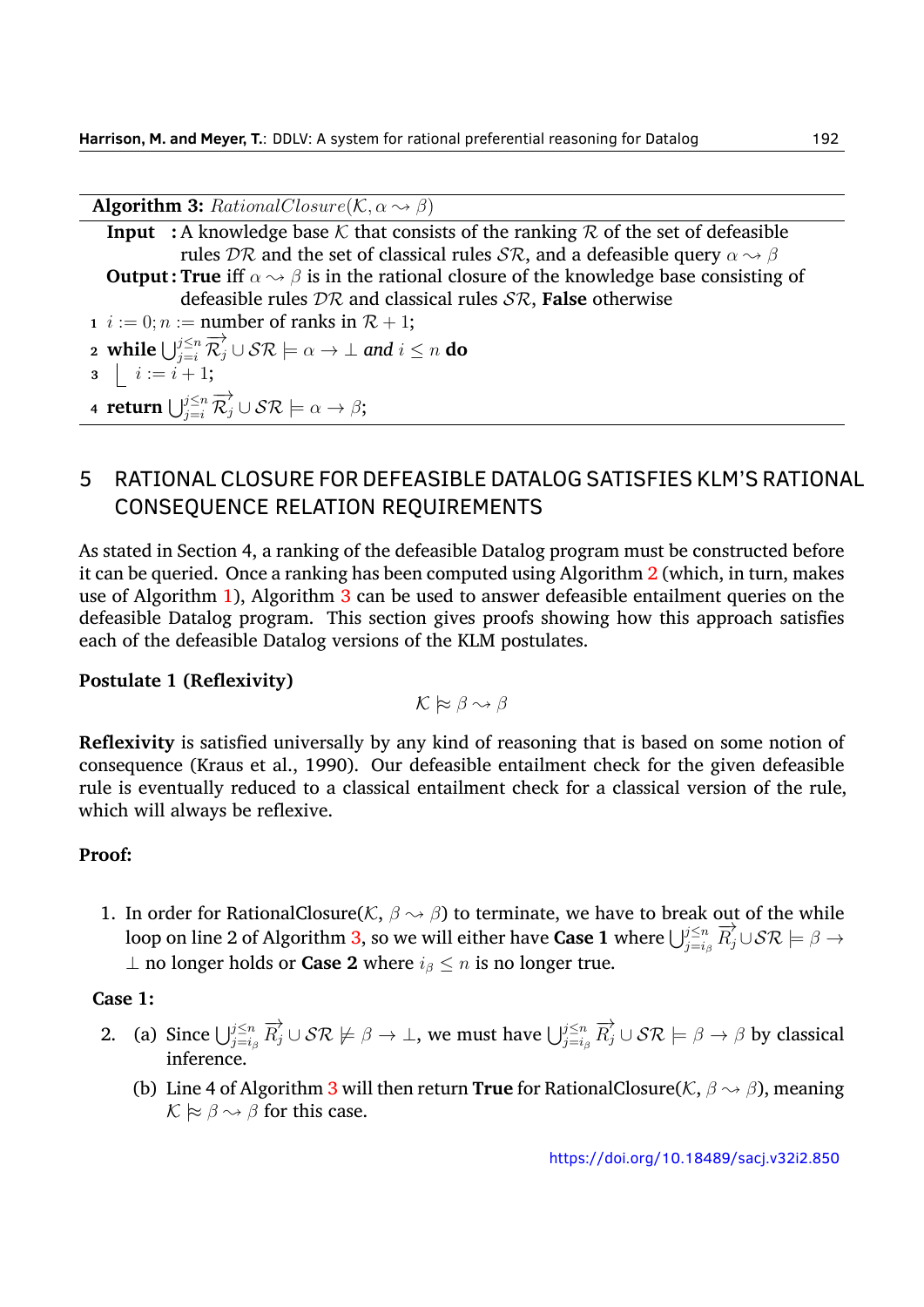#### **Case 2:**

- 3. (a) Since *i<sup>β</sup> > n*, we will only be dealing with the classical portion of the Datalog program.  $S\mathcal{R} \models \beta \rightarrow \beta$  will hold by classical inference.
	- (b) Line 4 of Algorithm [3](#page-8-0) will then return **True** for RationalClosure( $K$ ,  $\beta \rightarrow \beta$ ), meaning  $K \approx \beta \sim \beta$  for this case.

## **Postulate 2 (Left Logical Equivalence)**

$$
\frac{\beta \equiv \gamma, \ \mathcal{K} \succcurlyeq \beta \leadsto \eta}{\mathcal{K} \succcurlyeq \gamma \leadsto \eta}
$$

**Left Logical Equivalence** expresses the requirement that logically equivalent formulas have exactly the same consequences (Kraus et al., [1990\)](#page-32-5). Since  $\beta \equiv \gamma$ , Algorithm [3](#page-8-0) will consider the same portion of the knowledge base for both *β* and *γ* where they are not exceptional. Since  $K \approx \beta \rightsquigarrow \eta$ , we know that  $\beta \rightarrow \eta$  holds for this portion of the knowledge base. Since  $\beta \equiv \gamma$ and we are considering the same portion of the knowledge base,  $\gamma \rightarrow \eta$  will hold. Algorithm [3](#page-8-0) will, therefore, return **True** when checking  $K \approx \gamma \rightsquigarrow \eta$ .

## **Proof:**

- 1. Given  $K \approx \beta \rightarrow \eta$ , RationalClosure( $K$ ,  $\beta \rightarrow \eta$ ) returns **True**.
- 2. In order for RationalClosure( $K$ ,  $\beta \rightarrow \eta$ ) to terminate, we have to break out of the while loop on line 2 of Algorithm [3](#page-8-0), so we either have **Case 1** where  $\bigcup_{j=i_\beta}^{j\leq n} \overline{R}_j^j \cup \mathcal{SR} \models \beta \rightarrow \bot$ no longer holds or **Case 2** where  $i_{\beta} \leq n$  is no longer true.

#### **Case 1:**

- 3. (a) Since  $\beta \equiv \gamma$ , RationalClosure( $K$ ,  $\gamma \sim \eta$ ) must give  $\bigcup_{j=i_{\gamma}}^{j \leq n} \overrightarrow{R_j} \cup \mathcal{SR} \not\models \gamma \to \bot$  where  $i_{\gamma} = i_{\beta}$  for which  $\bigcup_{j=i_{\beta}}^{j\leq n} \overrightarrow{R_j} \cup \mathcal{SR} \not\models \beta \to \bot$  in RationalClosure(*K*,  $\beta \leadsto \eta$ ).
	- (b) Given  $K \models \beta \leadsto \eta$ ,  $\bigcup_{j=i_\beta}^{j\leq n} \overrightarrow{R_j} \cup \mathcal{SR} \models \beta \to \eta$  must hold on line 4 of Algorithm refalg3 in RationalClosure(*K*, *β ❀ η*).
	- (c)  $\bigcup_{j=i_\beta}^{j\leq n} \overrightarrow{R_j} \cup \mathcal{SR} \equiv \bigcup_{j=i_\gamma}^{j\leq n} \overrightarrow{R_j} \cup \mathcal{SR}$  and  $\beta \equiv \gamma$ , therefore  $\bigcup_{j=i_\gamma}^{j\leq n} \overrightarrow{R_j} \cup \mathcal{SR} \models \gamma \rightarrow \eta$  must hold on line 4 of Algorithm refalg3, thus returning **True** for RationalClosure( $K$ ,  $\gamma \rightsquigarrow \eta$ ), meaning  $K \approx \gamma \rightsquigarrow \eta$ for this case.

**Case 2:**

<https://doi.org/10.18489/sacj.v32i2.850>

 $\blacksquare$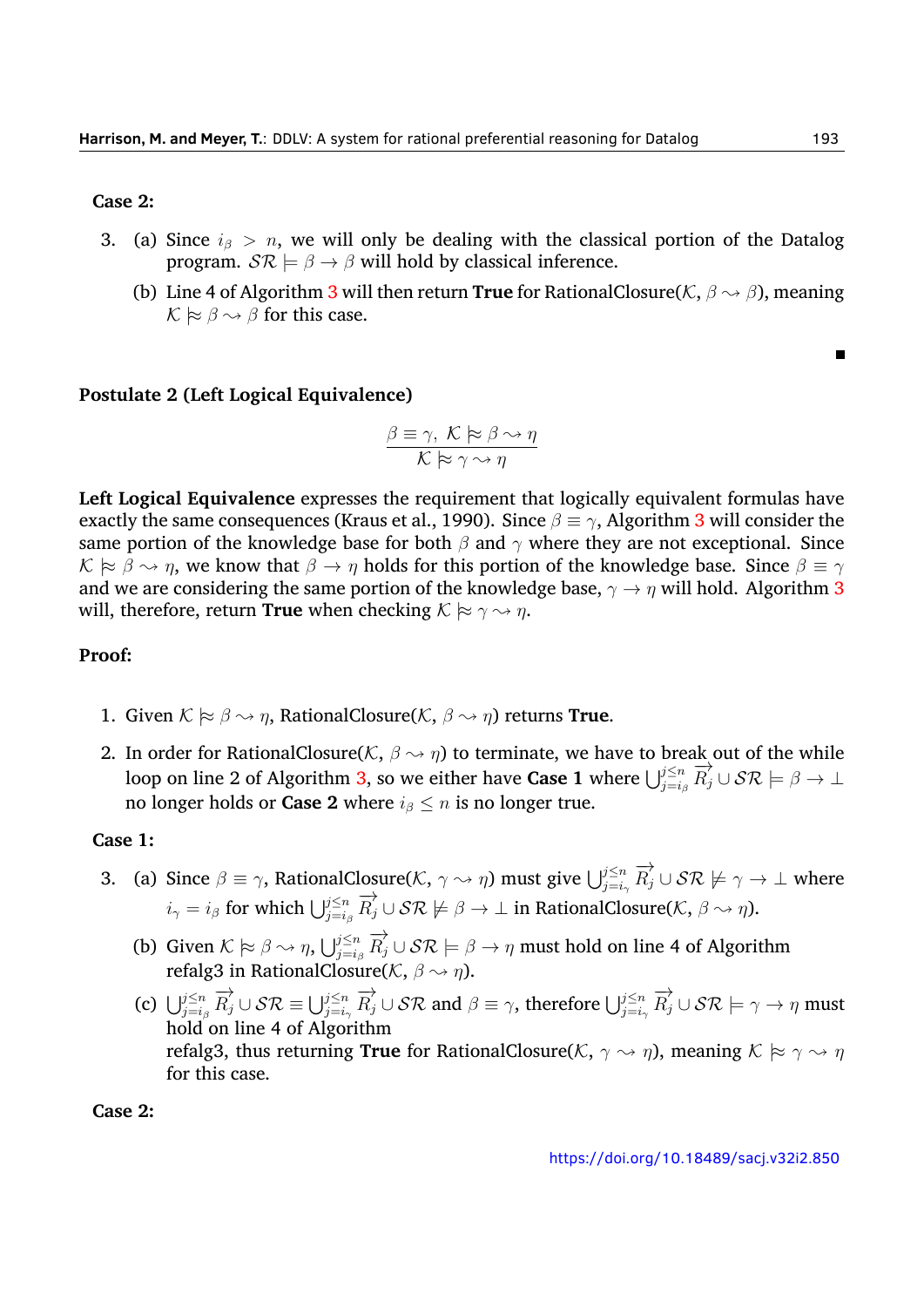- 4. (a) If  $i_{\beta} > n$ , then  $\bigcup_{j=i_{\beta}}^{j \leq n} \overrightarrow{R_j} \equiv \emptyset$ .
	- (b) If  $\bigcup_{j=i_\beta}^{j\leq n} \overrightarrow{R_j} = \emptyset$  and given  $K \models \beta \leadsto \eta$ , then  $S\mathcal{R} \models \beta \to \eta$  must hold on line 4 of Algorithm refalg3.
	- (c) Since  $\beta \equiv \gamma$ , RationalClosure( $K$ ,  $\gamma \sim \eta$ ) must not have any number  $i_{\gamma}$  for which  $\bigcup_{j=i_\gamma}^{j\leq n} \overline{R}_j^j \cup \mathcal{SR} \not\models \gamma \to \bot$  and  $i_\gamma \leq n$ , therefore  $i_\gamma > n$ .
	- (d) If  $i_\gamma > n$ , then  $\bigcup_{j=i_\gamma}^{j \leq n} \overrightarrow{R}_j = \emptyset$ .
	- (e) If  $S\mathcal{R} \models \beta \rightarrow \eta$  and  $\beta \equiv \gamma$ , then  $S\mathcal{R} \models \gamma \rightarrow \eta$  must hold on line 4 of Algorithm refalg3, thus returning **True** for RationalClosure( $K$ ,  $\gamma \rightsquigarrow \eta$ ), meaning  $K \approx \gamma \rightsquigarrow \eta$ for this case.

#### **Postulate 3 (Right Weakening)**

$$
\frac{\mathcal{K} \succcurlyeq \beta \rightsquigarrow \eta, \models \eta \rightarrow \gamma}{\mathcal{K} \succcurlyeq \beta \rightsquigarrow \gamma}
$$

**Right Weakening** implies that we may replace logically equivalent formulas in the head of the rule (Kraus et al., [1990\)](#page-32-5). The portion of the knowledge base that Algorithm

refalg3 considers for both  $K \approx \beta \sim \eta$  and  $K \approx \beta \sim \gamma$  is the same due to exceptionality being determined by the body of a rule and these two rules have the same body. We know that  $\beta \to \eta$  holds for this portion of the knowledge base and we know that  $\models \eta \to \gamma$ . Due to transitivity of classical implication, we know that *β → γ* will also hold for this portion of the knowledge base, so Algorithm [3](#page-8-0) will return **True** when checking  $K \approx \beta \rightarrow \gamma$ .

#### **Proof:**

- 1. Given  $K \approx \beta \sim \eta$ , RationalClosure( $K$ ,  $\beta \sim \eta$ ) returns **True**.
- 2. In order for RationalClosure( $K$ ,  $\beta \rightarrow \eta$ ) to terminate, we have to break out of the while loop on line 2 of Algorithm [3](#page-8-0), so we either have **Case 1** where  $\bigcup_{j=i_\beta}^{j\leq n} \overline{R}_j^j \cup \mathcal{SR} \models \beta \rightarrow \bot$ no longer holds or **Case 2** where  $i_{\beta} \leq n$  is no longer true.

#### **Case 1:**

- [3](#page-8-0). (a) Given  $K \models \beta \leadsto \eta$ ,  $\bigcup_{j=i_\beta}^{j \le n} \overrightarrow{R_j} \cup \mathcal{SR} \models \beta \to \eta$  must hold on line 4 of Algorithm 3 in RationalClosure( $K$ ,  $\beta \rightsquigarrow \eta$ ).
	- (b) With  $\bigcup_{j=i_\beta}^{j\leq n} \overrightarrow{R_j} \cup \mathcal{SR} \models \beta \to \eta$  and given  $\models \eta \to \gamma$ , we will get  $\bigcup_{j=i_\beta}^{j\leq n} \overrightarrow{R_j} \cup \mathcal{SR} \models \beta \to \gamma$ due to the transitivity of classical Datalog implication.

 $\blacksquare$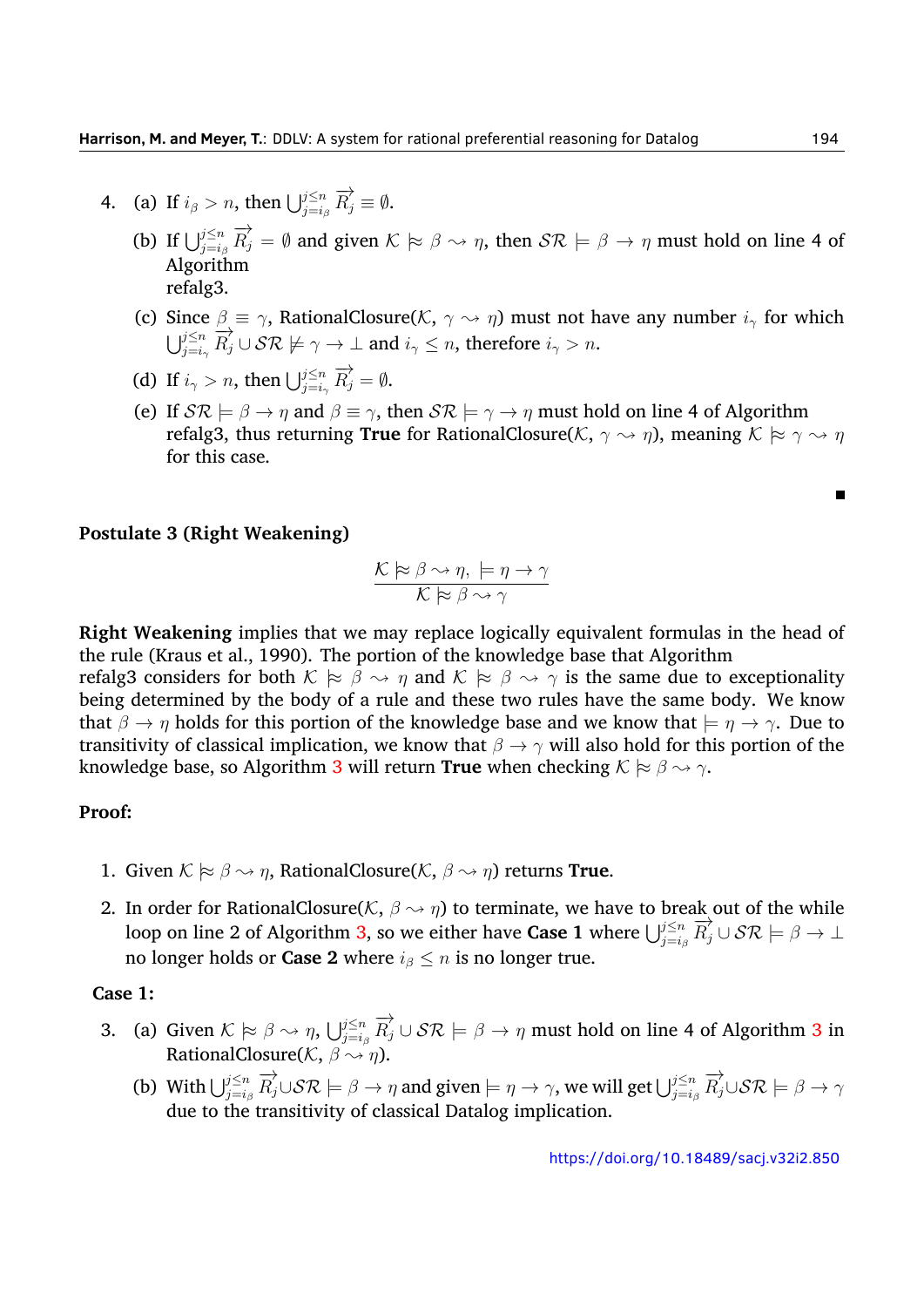$f(\mathbf{c})$  Thus,  $\bigcup_{j=i_\beta}^{j\leq n} \overrightarrow{R_j}\cup\mathcal{SR} \models \beta\to\gamma$  will hold on line 4 of Algorithm  $3$  in RationalClosure( $\mathcal K,$ *β ❀ γ*) and cause RationalClosure(*K*, *β ❀ γ*) to return **True**, meaning *K |≈ β ❀ γ* for this case.

#### **Case 2:**

- 4. (a) If  $i_{\beta} > n$ , then  $\bigcup_{j=i_{\beta}}^{j \leq n} \overrightarrow{R_j} \equiv \emptyset$ .
	- (b) If  $\bigcup_{j=i_\beta}^{j\leq n} \overrightarrow{R_j} \equiv \emptyset$  and given  $K \models \beta \rightarrow \eta$ , then  $S\mathcal{R} \models \beta \rightarrow \eta$ .
	- (c) With  $S\mathcal{R} \models \beta \rightarrow \eta$  and given  $\models \eta \rightarrow \gamma$ , we will get  $S\mathcal{R} \models \beta \rightarrow \gamma$  due to the transitivity of classical Datalog implication.
	- (d) Thus,  $S\mathcal{R} \models \beta \rightarrow \gamma$  will hold on line 4 of Algorithm [3](#page-8-0) in RationalClosure( $K, \beta \rightarrow \gamma$ ) and cause RationalClosure( $K$ ,  $\beta \rightsquigarrow \gamma$ ) to return **True**, meaning  $K \approx \beta \rightsquigarrow \gamma$  for this case.

#### **Postulate 4 (And)**

$$
\frac{\mathcal{K} \approx \beta \rightsquigarrow \gamma, \ \mathcal{K} \approx \beta \rightsquigarrow \eta}{\mathcal{K} \approx \beta \rightsquigarrow \gamma \land \eta}
$$

**And** expresses the fact that the conjunction of two plausible consequences is also a plausible consequence (Kraus et al., [1990\)](#page-32-5). The portion of the knowledge base that Algorithm [3](#page-8-0) considers for  $K \approx \beta \rightsquigarrow \gamma$ ,  $K \approx \beta \rightsquigarrow \eta$ , and  $K \approx \beta \rightsquigarrow \gamma \wedge \eta$  is the same due to exceptionality being determined by the body of a rule and all of these rules having the same body. For this portion of the knowledge base, we know that both  $\beta \to \gamma$  and  $\beta \to \eta$ . Due to classical conjunction introduction,  $\beta \rightarrow \gamma \wedge \eta$  must also hold for this portion of the knowledge base. Algorithm [3](#page-8-0) will, therefore, return **True** when checking  $K \approx \beta \rightsquigarrow \gamma \wedge \eta$ .

#### **Proof:**

- 1. Given  $K \approx \beta \rightsquigarrow \gamma$  and  $K \approx \beta \rightsquigarrow \eta$ , RationalClosure(*K*,  $\beta \rightsquigarrow \gamma$ ) and RationalClosure(*K*,  $\beta \rightsquigarrow \eta$ ) both return **True**.
- 2. In order for RationalClosure( $K$ ,  $\beta \rightarrow \gamma$ ) and RationalClosure( $K$ ,  $\beta \rightarrow \eta$ ) to terminate, we have to break out of the while loop on line 2 of Algorithm [3,](#page-8-0) so we either have **Case 1** where  $\bigcup_{j=i_\beta}^{j\leq n} \overrightarrow{R_j} \cup \mathcal{SR} \models \beta \to \bot$  no longer holds or **Case 2** where  $i_\beta \leq n$  is no longer true.

#### **Case 1:**

[3](#page-8-0). (a) Given  $K \models \beta \leadsto \gamma$ ,  $\bigcup_{j=i_\beta}^{j \le n} \overrightarrow{R_j} \cup \mathcal{SR} \models \beta \to \gamma$  must hold on line 4 of Algorithm 3 in RationalClosure(*K*, *β ❀ γ*).

Е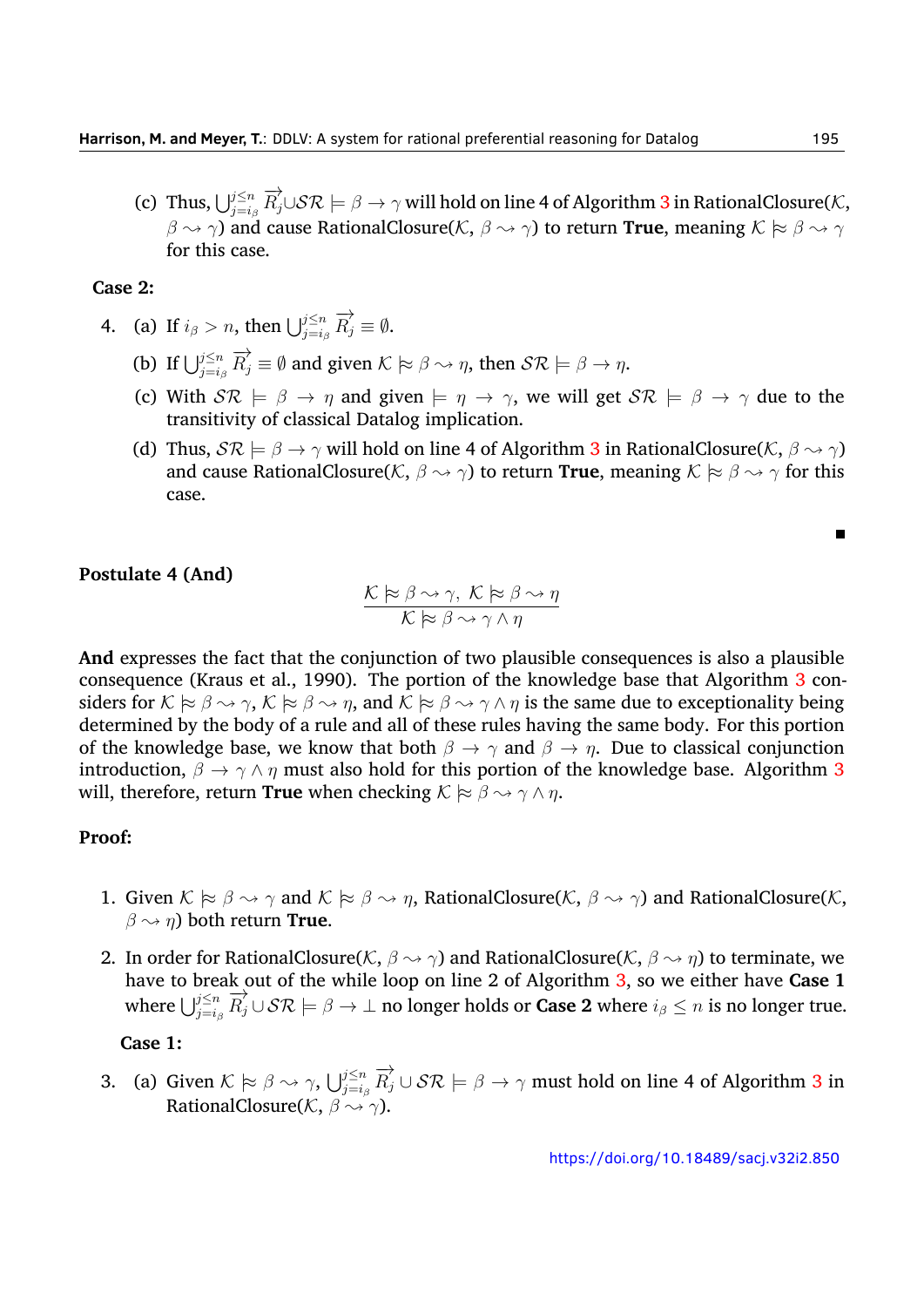- (b) Given  $K \models \beta \leadsto \eta$ ,  $\bigcup_{j=i_\beta}^{j \le n} \overrightarrow{R_j} \cup \mathcal{SR} \models \beta \to \eta$  must hold on line 4 of Algorithm [3](#page-8-0) in RationalClosure( $K$ ,  $\beta \rightsquigarrow \eta$ ).
- (c) If we have  $\bigcup_{j=i_\beta}^{j\leq n} \overrightarrow{R_j}\cup\mathcal{SR} \models \beta\to\gamma$  and  $\bigcup_{j=i_\beta}^{j\leq n} \overrightarrow{R_j}\cup\mathcal{SR} \models \beta\to\eta$ , then  $\bigcup_{j=i_\beta}^{j\leq n} \overrightarrow{R_j}\cup\mathcal{SR} \models$ *β → γ ∧ η* must hold due to classical conjunction introduction.
- (d) If we have  $\bigcup_{j=i_\beta}^{j\leq n}\overrightarrow{R_j}\cup\mathcal{SR} \models \beta\to\gamma\wedge\eta$  on line 4 of Algorithm [3](#page-8-0), then RationalClosure(*K*,  $\beta \rightsquigarrow \gamma \wedge \eta$ ) will return **True**, meaning  $\mathcal{K} \approx \beta \rightsquigarrow \gamma \wedge \eta$  for this case.

#### **Case 2:**

- 4. (a) If  $i_{\beta} > n$ , then  $\bigcup_{j=i_{\beta}}^{j \leq n} \overrightarrow{R_j} = \emptyset$ .
	- (b) If  $\bigcup_{j=i_\beta}^{j\leq n} \overrightarrow{R_j} = \emptyset$  and given  $K \approx \beta \rightsquigarrow \gamma$ , then  $S\mathcal{R} \models \beta \rightarrow \gamma$  must hold on line 4 of Algorithm [3](#page-8-0) in RationalClosure(*K*, *β ❀ γ*).
	- (c) If  $\bigcup_{j=i_\beta}^{j\leq n} \overrightarrow{R_j} = \emptyset$  and given  $K \approx \beta \leadsto \eta$ , then  $S\mathcal{R} \models \beta \to \eta$  must hold on line 4 of Algorithm [3](#page-8-0) in RationalClosure(*K*, *β ❀ η*).
	- (d) If we have  $S\mathcal{R} \models \beta \rightarrow \gamma$  and  $S\mathcal{R} \models \beta \rightarrow \eta$ , then  $S\mathcal{R} \models \beta \rightarrow \gamma \land \eta$  must hold due to classical conjunction introduction.
	- (e) If we have  $S\mathcal{R} \models \beta \rightarrow \gamma \wedge \eta$  on line 4 of Algorithm [3,](#page-8-0) then RationalClosure(*K*,  $\beta \rightarrow \gamma \wedge \eta$ ) will return **True**, meaning  $K \approx \beta \rightarrow \gamma \wedge \eta$  for this case.

#### **Postulate 5 (Or)**

$$
\frac{\mathcal{K} \succcurlyeq \beta \rightsquigarrow \eta, \ \mathcal{K} \succcurlyeq \gamma \rightsquigarrow \eta}{\mathcal{K} \succcurlyeq \beta \lor \gamma \rightsquigarrow \eta}
$$

**Or** states that any formula that is, separately, a plausible consequence of two different formulas, should also be a plausible consequence of their disjunction (Kraus et al., [1990](#page-32-5)). For  $K \approx \beta \sim \eta$ , Algorithm [3](#page-8-0) considers the portion of the knowledge base where  $\beta$  is not exceptional; *η* classically follows for this portion of the knowledge base. For  $K \approx \gamma \sim \eta$ , Algorithm [3](#page-8-0) considers the portion of the knowledge base where *γ* is not exceptional; *η* classically follows for this portion of the knowledge base. When Algorithm [3](#page-8-0) checks if  $K \approx \beta \vee \gamma \leadsto \eta$ , it will consider the largest portion of the knowledge base where at least one of *β* or *γ* is no longer exceptional. We know that at the point where at least one of  $\beta$  or  $\gamma$  is no longer exceptional, *η* classically follows for this portion of the knowledge base. So we know that *β ∨ γ → η* for this portion of the knowledge base. Algorithm [3](#page-8-0) will, therefore, return **True** when checking  $K$   $≈$   $β$   $∨$   $γ$   $∼$   $η$ .

Г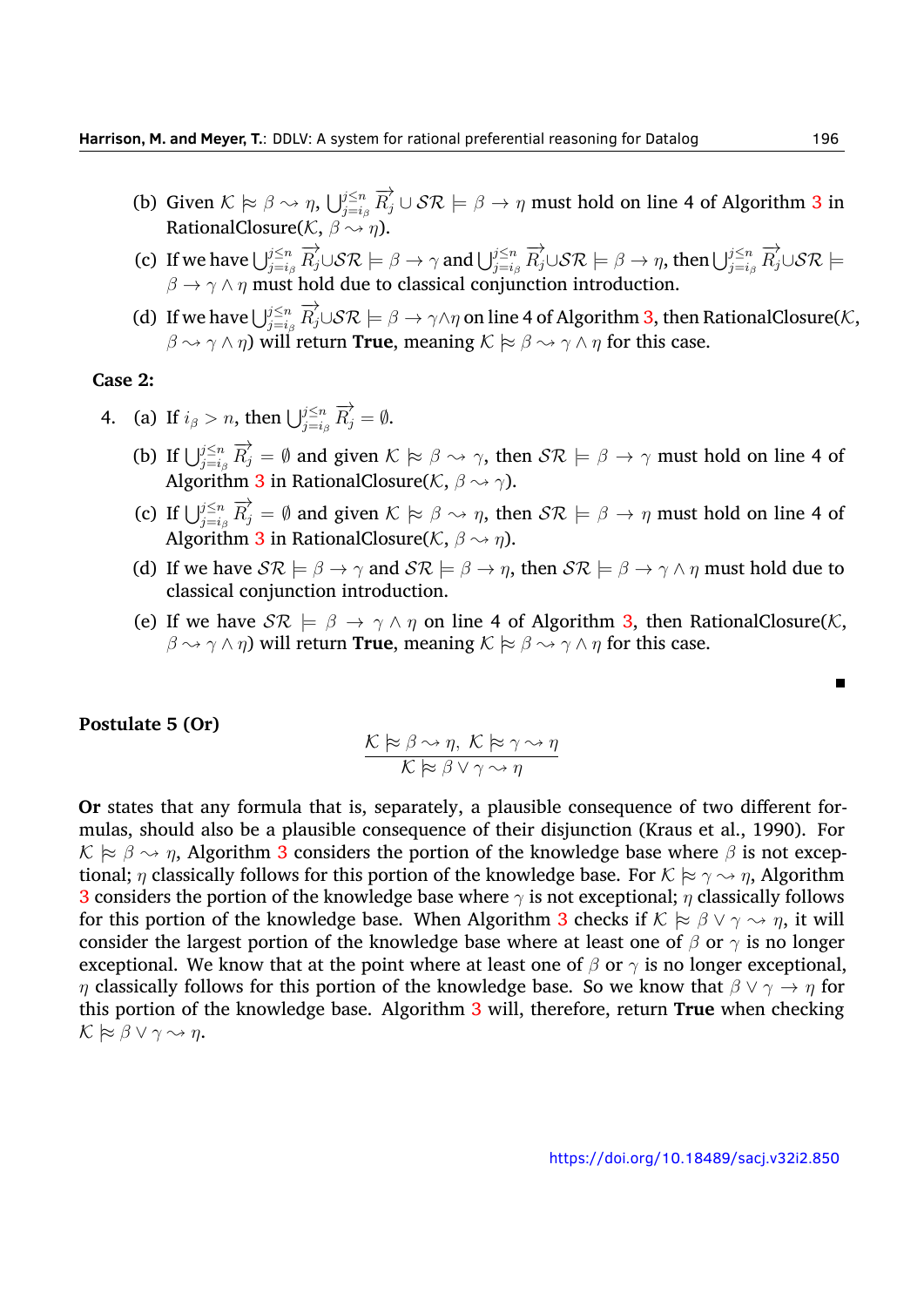#### **Proof:**

- 1. Given  $K \approx \beta \rightarrow \eta$  and  $K \approx \gamma \rightarrow \eta$ , RationalClosure(*K*,  $\beta \rightarrow \eta$ ) and RationalClosure(*K*,  $γ \rightsquigarrow η$ ) both return **True**.
- 2. In order for both RationalClosure( $K$ ,  $\beta \rightsquigarrow \eta$ ) and RationalClosure( $K$ ,  $\gamma \rightsquigarrow \eta$ ) to terminate, both calls to Algorithm [3](#page-8-0) need to break out of the while loop on line 2, so we can have 4 different cases. For **Case 1** RationalClosure( $K$ ,  $\beta \rightarrow \eta$ ) reaches a point where  $\bigcup_{j=i_\beta}^{j\leq n} \overrightarrow{R_j} \cup \mathcal{SR} \models \beta \rightarrow \bot$  no longer holds and RationalClosure( $K$ ,  $\gamma \rightsquigarrow \eta$ ) reaches a point  $\mathbf{v}$ *J* $\sum_{j=i\gamma}^{i-j} E_j^{\gamma} \cup \mathcal{SR} \models \gamma \to \bot$  no longer holds. For **Case 2** RationalClosure(*K*,  $\beta \leadsto \eta$ ) reaches a point where *i<sup>β</sup> ≤ n* is no longer true and RationalClosure(*K*, *γ ❀ η*) reaches a point where  $\bigcup_{j=i_\gamma}^{j\leq n} \overline{R}_j^j \cup \mathcal{SR} \models \gamma \rightarrow \bot$  no longer holds. For **Case 3** RationalClosure(*K*,  $\beta \rightsquigarrow$ *n*) reaches a point where  $\bigcup_{j=i_\beta}^{j\leq n} \overrightarrow{R_j}\cup\mathcal{SR} \models \beta\rightarrow\bot$  no longer holds and RationalClosure( $K$ , *γ ❀ η*) reaches a point where *i<sup>γ</sup> ≤ n* is no longer true. For **Case 4** RationalClosure(*K*, *β*  $\sim$  *η*) reaches a point where *i*<sub>β</sub>  $\leq$  *n* is no longer true and RationalClosure(*K*, *γ*  $\sim$  *η*) reaches a point where  $i<sub>γ</sub> \le n$  is no longer true.

#### **Case 1:**

- 3. (a) Given  $K \approx \beta \sim \eta$ , we know that  $\bigcup_{j=i_\beta}^{j\leq n} \overrightarrow{R_j} \cup \mathcal{SR} \models \beta \to \eta$  holds on line 4 of Algorithm [3](#page-8-0) in RationalClosure( $K$ ,  $\beta \rightsquigarrow \eta$ ).
	- (b) Given  $\mathcal{K} \models \gamma \leadsto \eta$ , we know that  $\bigcup_{j=i_\gamma}^{j\le n} \overrightarrow{R_j}\cup\mathcal{SR} \models \gamma\to \eta$  holds on line 4 of Algorithm [3](#page-8-0) in RationalClosure(*K*, *γ ❀ η*).
	- (c) We now have 3 subcases. We have **Case 1a** where  $i_{\beta} < i_{\gamma}$ . We have **Case 1b** where  $i_{\beta} > i_{\gamma}$ . We have **Case 1c** where  $i_{\beta} = i_{\gamma}$ .

#### **Case 1a:**

- (d) i. Since  $i_{\beta} < i_{\gamma}$ , RationalClosure( $K$ ,  $\beta \vee \gamma \leadsto \eta$ ) will break out of the while loop on line 2 of Algorithm [3](#page-8-0) at a point when  $\bigcup_{j=i_\beta}^{j\leq n} \overline{R}_j^j \cup \mathcal{SR} \models \beta \lor \gamma \to \bot$  no longer holds.
	- ii. Since we know that  $\bigcup_{j=i_\beta}^{j\leq n} \overrightarrow{R_j} \cup \mathcal{SR} \models \beta \to \eta$  holds, we then know that  $\bigcup_{j=i_\beta}^{j\leq n} \overrightarrow{R_j} \cup$  $S\mathcal{R} \models \beta \lor \gamma \rightarrow \eta$  must hold on line 4 of Algorithm [3](#page-8-0), thus returning **True** for RationalClosure( $K$ ,  $\beta \lor \gamma \leadsto \eta$ ), meaning  $K \approx \beta \lor \gamma \leadsto \eta$  for this case.

#### **Case 1b:**

(e) i. Since  $i_{\beta} > i_{\gamma}$ , RationalClosure( $K$ ,  $\beta \vee \gamma \leadsto \eta$ ) will break out of the while loop on line 2 of Algorithm [3](#page-8-0) at the point when  $\bigcup_{j=i_\gamma}^{j\leq n} \overrightarrow{R_j} \cup \mathcal{SR} \models \beta \lor \gamma \to \bot$  no longer holds.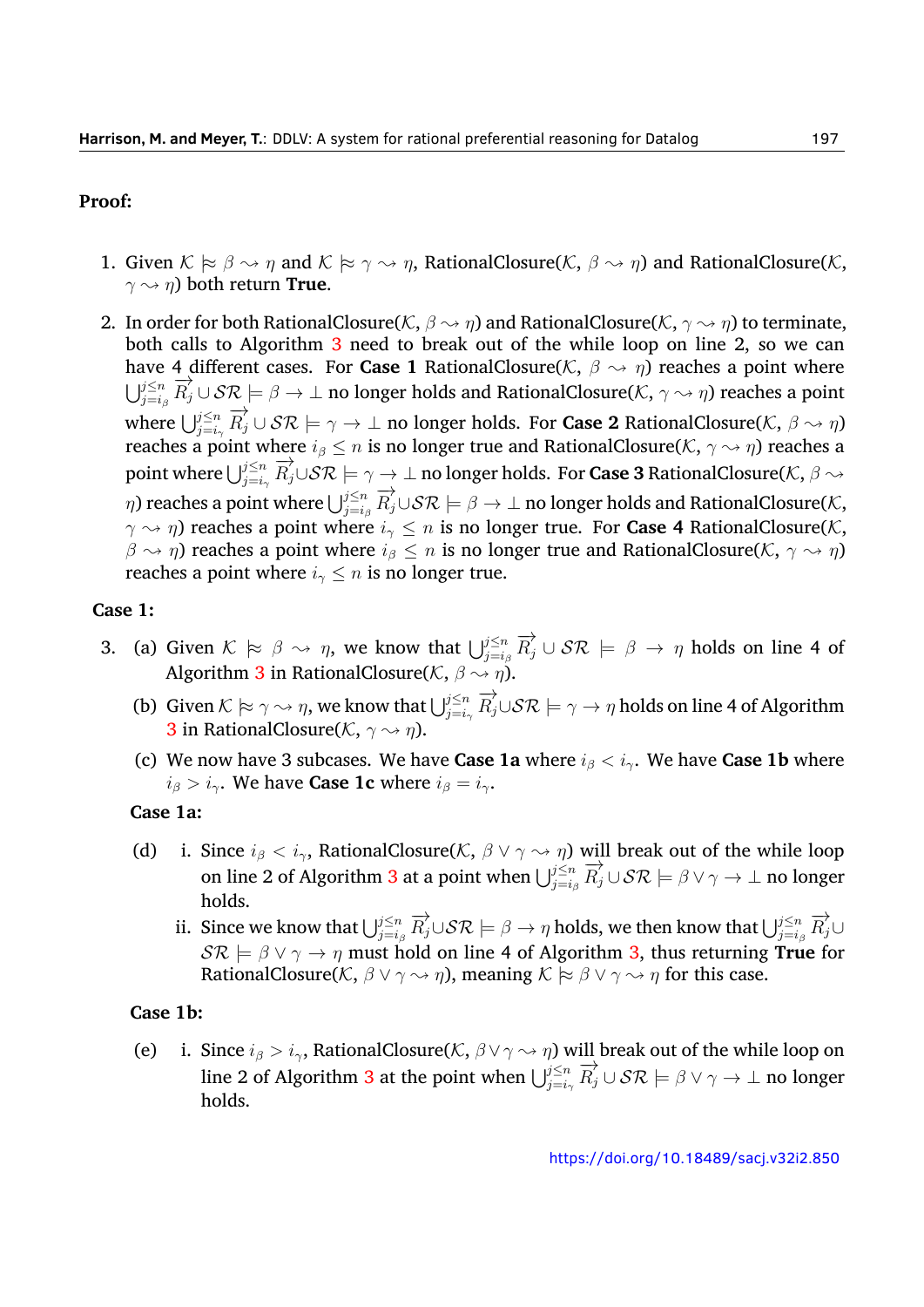ii. Since we know that  $\bigcup_{j=i_\gamma}^{j\le n} \overrightarrow{R_j}\cup\mathcal{SR} \models \gamma\to \eta$  holds, we then know that  $\bigcup_{j=i_\gamma}^{j\le n} \overrightarrow{R_j}\cup\{$  $S\mathcal{R} \models \beta \lor \gamma \rightarrow \eta$  must hold on line 4 of Algorithm [3](#page-8-0), thus returning **True** for RationalClosure( $K$ ,  $\beta \lor \gamma \leadsto \eta$ ), meaning  $K \approx \beta \lor \gamma \leadsto \eta$  for this case.

#### **Case 1c:**

- (f) i. Since  $i_{\beta}=i_{\gamma}$ , we will have  $\bigcup_{j=i_{\beta}}^{j\leq n} \overrightarrow{R}_{j}\equiv \bigcup_{j=i_{\gamma}}^{j\leq n} \overrightarrow{R}_{j}$ , so RationalClosure(K,  $\beta\vee\gamma\leadsto$ *η*) will break out of the while loop on line 2 of Algorithm [3](#page-8-0) at a point when both  $\bigcup_{j=i_\beta}^{j\leq n} \overrightarrow{R_j} \cup \mathcal{SR} \models \beta \vee \gamma \rightarrow \bot$  and  $\bigcup_{j=i_\gamma}^{j\leq n} \overrightarrow{R_j} \cup \mathcal{SR} \models \beta \vee \gamma \rightarrow \bot$  no longer hold.
	- ii. Since we know that  $\bigcup_{j=i_\beta}^{j\leq n} \overrightarrow{R_j} \cup \mathcal{SR} \models \beta \rightarrow \eta$  and  $\bigcup_{j=i_\gamma}^{j\leq n} \overrightarrow{R_j} \cup \mathcal{SR} \models \gamma \rightarrow \eta$  both hold, we know that both  $\bigcup_{j=i_\beta}^{j\leq n} \overrightarrow{R_j} \cup \mathcal{SR} \models \beta \vee \gamma \rightarrow \eta$  and  $\bigcup_{j=i_\gamma}^{j\leq n} \overrightarrow{R_j} \cup \mathcal{SR} \models \beta \vee \gamma \rightarrow$ *η* must hold on line 4 of Algorithm [3,](#page-8-0) thus returning **True** for RationalClosure(*K*, *β*  $\lor$   $\gamma$   $\rightsquigarrow$  *η*), meaning  $K \approx \beta \lor \gamma \rightsquigarrow \eta$  for this case.

#### **Case 2:**

- 4. (a) Since  $i_{\beta} > n$  and  $i_{\gamma} \leq n$ , it must be that  $i_{\gamma} < i_{\beta}$ , so RationalClosure(*K*,  $\beta \vee \gamma \rightarrow$ *η*) will break out of the while loop on line 2 of Algorithm [3](#page-8-0) at the point when  $\bigcup_{j=i_\gamma}^{j\leq n} \overrightarrow{R_j} \cup \mathcal{SR} \models \beta \vee \gamma \rightarrow \bot$  no longer holds.
	- (b) Given  $\mathcal{K} \models \gamma \leadsto \eta$ , we know that  $\bigcup_{j=i_\gamma}^{j\le n} \overrightarrow{R_j}\cup\mathcal{SR} \models \gamma\to \eta$  holds on line 4 of Algorithm **[3](#page-8-0)** in RationalClosure( $K$ ,  $\gamma \rightsquigarrow \eta$ ).
	- (c) Since  $\bigcup_{j=i_\gamma}^{j\leq n} \overrightarrow{R_j} \cup \mathcal{SR} \models \gamma \to \eta$ , then  $\bigcup_{j=i_\gamma}^{j\leq n} \overrightarrow{R_j} \cup \mathcal{SR} \models \beta \vee \gamma \to \eta$  must hold on line 4 of Algorithm [3](#page-8-0), thus returning **True** for RationalClosure(*K*, *β ∨ γ ❀ η*), meaning  $K \approx \beta \vee \gamma \rightarrow \eta$  for this case.

#### **Case 3:**

- 5. (a) Since  $i_\gamma > n$  and  $i_\beta \leq n$ , it must be that  $i_\beta < i_\gamma$ , so RationalClosure(*K*,  $\beta \vee \gamma \leadsto$ *η*) will break out of the while loop on line 2 of Algorithm [3](#page-8-0) at the point when  $\bigcup_{j=i_\beta}^{j\leq n} \overrightarrow{R_j} \cup \mathcal{SR} \models \beta \vee \gamma \rightarrow \bot$  no longer holds.
	- (b) Given  $K \approx \beta \sim \eta$ , we know that  $\bigcup_{j=i_\beta}^{j\leq n} \overrightarrow{R_j} \cup \mathcal{SR} \models \beta \to \eta$  holds on line 4 of Algorithm [3](#page-8-0) in RationalClosure(*K*,  $\beta \rightarrow \eta$ )
	- (c) Since  $\bigcup_{j=i_\beta}^{j\leq n} \overrightarrow{R_j} \cup \mathcal{SR} \models \beta \to \eta$ , then  $\bigcup_{j=i_\beta}^{j\leq n} \overrightarrow{R_j} \cup \mathcal{SR} \models \beta \vee \gamma \to \eta$  must hold on line 4 of Algorithm [3](#page-8-0), thus returning **True** for RationalClosure( $K$ ,  $\beta \lor \gamma \rightarrow \eta$ ), meaning  $K \approx \beta \vee \gamma \rightarrow \eta$  for this case.

#### **Case 4:**

6. (a) Since  $i_{\beta} > n$ , then  $\bigcup_{j=i_{\beta}}^{j \leq n} \overrightarrow{R}_{j} = \emptyset$ .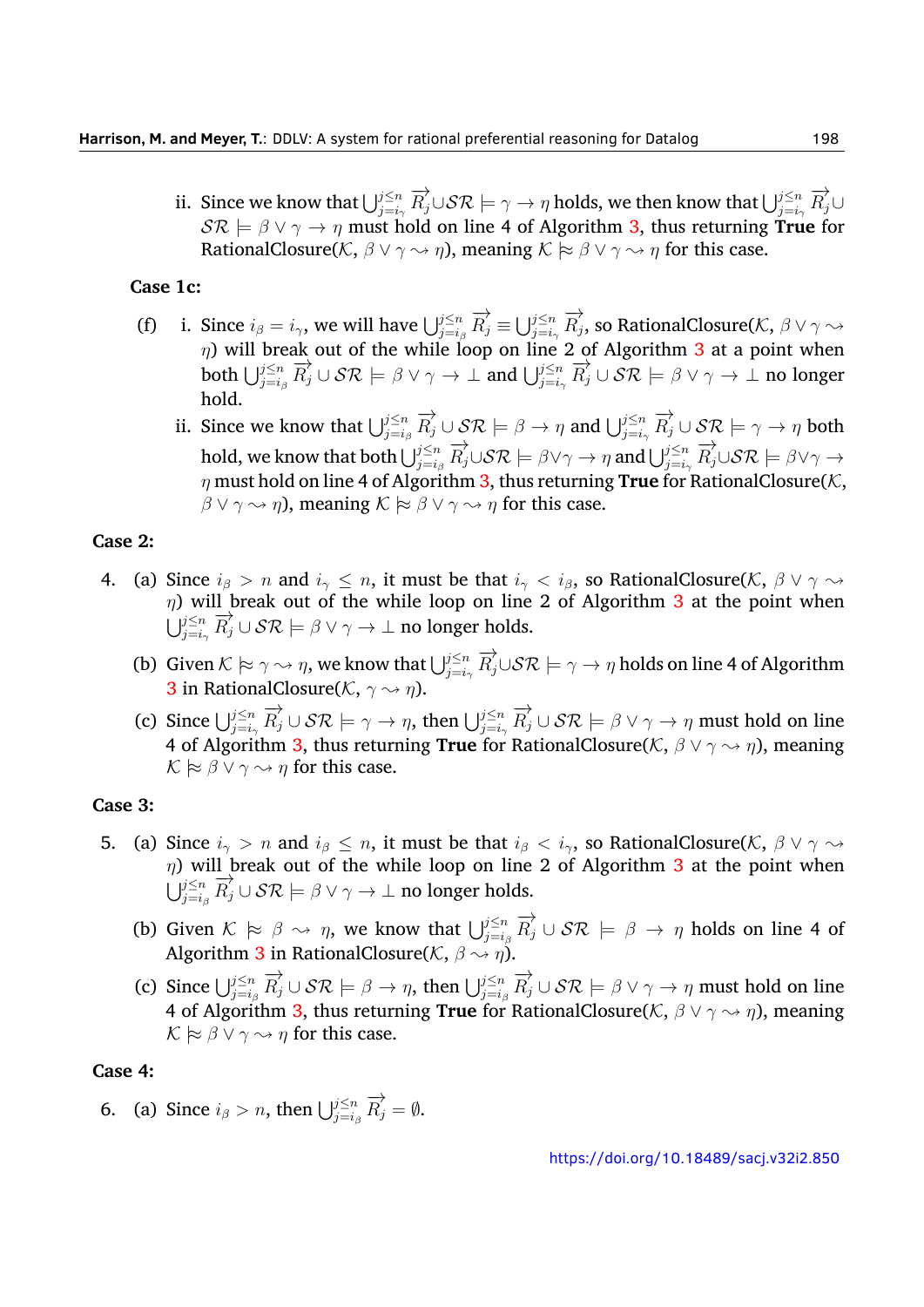- (b) If  $\bigcup_{j=i_\beta}^{j\leq n} \overrightarrow{R_j} = \emptyset$  and given  $K \models \beta \leadsto \eta$ , then  $\mathcal{SR} \models \beta \to \eta$  holds on line 4 of Algorithm [3.](#page-8-0)
- (c) Since  $i_\gamma > n$ , then  $\bigcup_{j=i_\gamma}^{j \leq n} \overrightarrow{R}_j = \emptyset$ .
- (d) If  $\bigcup_{j=i_\gamma}^{j\leq n} \overrightarrow{R_j} = \emptyset$  and given  $K \models \gamma \rightarrow \eta$ , then  $\mathcal{SR} \models \gamma \rightarrow \eta$  holds on line 4 of Algorithm [3.](#page-8-0)
- (e) Therefore  $S\mathcal{R} \models \beta \lor \gamma \rightarrow \eta$  also holds on line 4 of Algorithm [3](#page-8-0), thus returning **True** for RationalClosure( $K$ ,  $\beta \lor \gamma \leadsto \eta$ ), meaning  $K \approx \beta \lor \gamma \leadsto \eta$  for this case.

#### **Postulate 6 (Cautious Monotonicity)**

$$
\frac{\mathcal{K} \approx \beta \rightsquigarrow \gamma, \ \mathcal{K} \approx \beta \rightsquigarrow \eta}{\mathcal{K} \approx \beta \land \gamma \rightsquigarrow \eta}
$$

**Cautious Monotonicity** expresses that learning a new fact that could have been plausibly concluded should not invalidate previous conclusions (Kraus et al., [1990\)](#page-32-5). For  $K \approx \beta \rightarrow \gamma$ and  $K \approx \beta \sim \eta$ , Algorithm [3](#page-8-0) considers the portion of the knowledge base where  $\beta$  is not exceptional. We know that  $\beta \to \gamma$  and  $\beta \to \eta$  for this portion of the knowledge base. Since *β* → *γ*, we know that *β* ∧*γ* will not be exceptional for this same portion of the knowledge base. Algorithm [3](#page-8-0) will, therefore, consider this same portion of the knowledge base when checking  $K \approx \beta \land \gamma \rightarrow \eta$ . Since  $\beta \rightarrow \eta$  for this portion of the knowledge base,  $\beta \land \gamma \rightarrow \eta$  will also hold for this portion of the knowledge base due to classical monotonicity. Algorithm [3](#page-8-0) will, therefore, return **True** when checking  $K \approx \beta \land \gamma \rightarrow \eta$ .

#### **Proof:**

- 1. Given  $K \models \beta \leadsto \gamma$  and  $K \models \beta \leadsto \eta$ , RationalClosure( $\mathcal R$  of  $\mathcal K, \beta \leadsto \gamma$ ) and RationalClosure( $\mathcal R$ of  $K$ ,  $\beta \rightarrow \eta$ ) both return **True**.
- 2. In order for RationalClosure( $R$  of  $K$ ,  $\beta \rightarrow \gamma$ ) and RationalClosure( $R$  of  $K$ ,  $\beta \rightarrow \eta$ ) to terminate, both calls to Algorithm [3](#page-8-0) have to break out of the while loop on line 2, so we either have **Case 1** where  $\bigcup_{j=i_\beta}^{j\leq n} \overline{R}_j^j \cup \mathcal{SR} \models \beta \to \bot$  no longer holds or **Case 2** where  $i<sub>β</sub> < n$  is no longer true.

#### **Case 1:**

- 3. (a) Given  $K \approx \beta \sim \gamma$ , we know that  $\bigcup_{j=i_\beta}^{j\leq n} \overrightarrow{R}_j \cup \mathcal{SR} \models \beta \to \gamma$  must hold on line 4 of Algorithm [3](#page-8-0) in RationalClosure( $R$  of  $K$ ,  $\beta \rightsquigarrow \gamma$ ).
	- (b) Given  $K \approx \beta \sim \eta$ , we know that  $\bigcup_{j=i_\beta}^{j\leq n} \overrightarrow{R}_j \cup \mathcal{SR} \models \beta \to \eta$  must hold on line 4 of Algorithm [3](#page-8-0) in RationalClosure( $R$  of  $K$ ,  $\beta \rightarrow \eta$ ).

 $\blacksquare$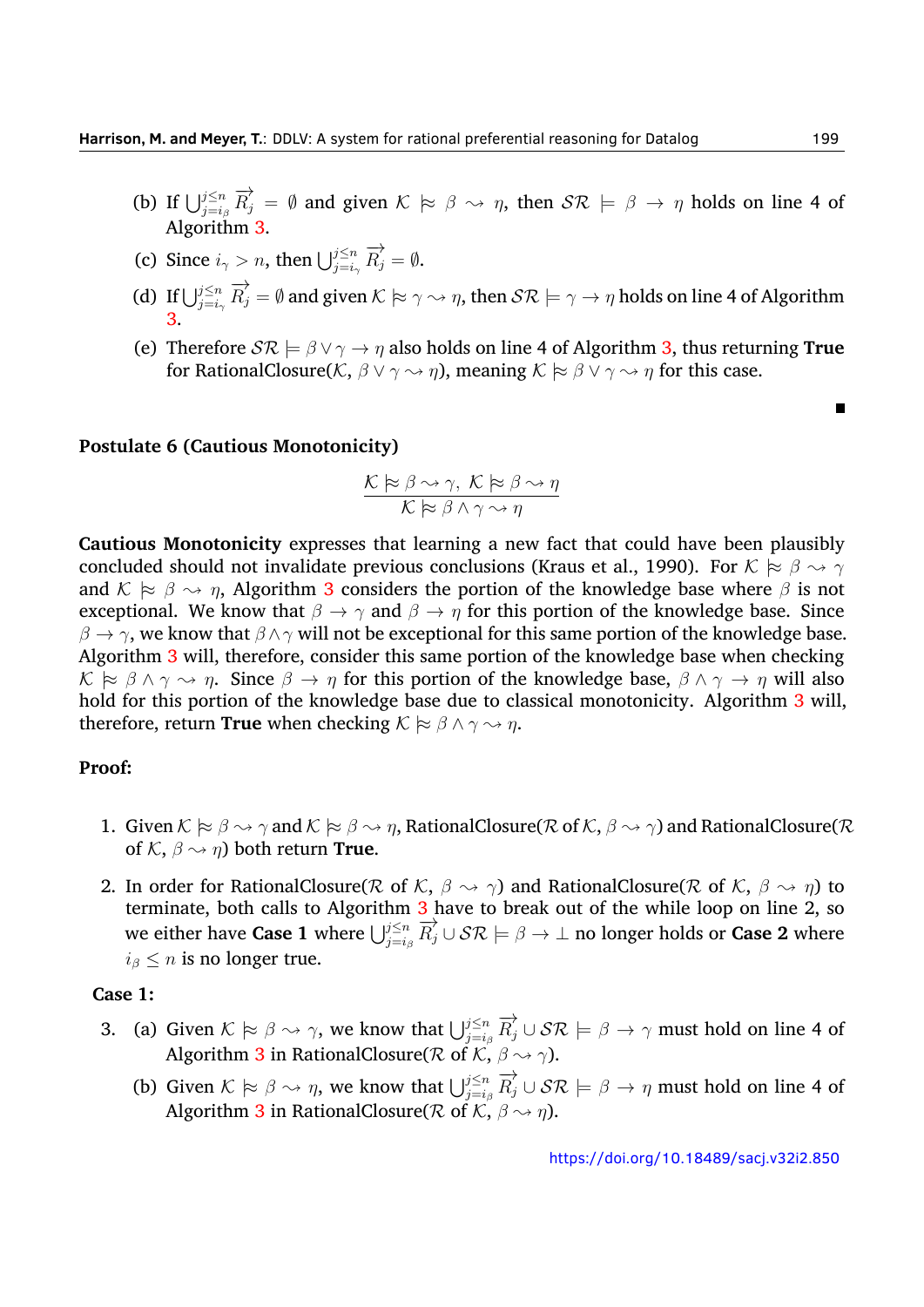- (c) Since we have  $\bigcup_{j=i_\beta}^{j\leq n} \overrightarrow{R_j}\cup\mathcal{SR} \models \beta\to\gamma$ , we equivalently have  $\bigcup_{j=i_\beta}^{j\leq n} \overrightarrow{R_j}\cup\mathcal{SR} \models \neg (\beta\wedge\beta)$  $(\neg \gamma)$ . Therefore  $\bigcup_{j=i_\beta}^{j\leq n} \overrightarrow{R_j} \cup \mathcal{SR} \models \beta \land \neg \gamma$  cannot hold, so the equivalent  $\bigcup_{j=i_\beta}^{j\leq n} \overrightarrow{R_j} \cup$ *SR |*= *β ∧ γ → ⊥* will not hold on line 2 of Algorithm [3](#page-8-0) in RationalClosure(*R* of *K*, *β ∧ γ ❀ η*).
- (d) Since  $\bigcup_{j=i_\beta}^{j\leq n} \overrightarrow{R_j} \cup \mathcal{SR} \models \beta \to \eta$ , then  $\bigcup_{j=i_\beta}^{j\leq n} \overrightarrow{R_j} \cup \mathcal{SR} \models \beta \land \gamma \to \eta$  must hold by classical monotonicity on line 4 of Algorithm [3.](#page-8-0)
- (e) Since  $\bigcup_{j=i_\beta}^{j\leq n} \overrightarrow{R_j}\cup\mathcal{SR} \models \beta \wedge \gamma \to \eta$ , then RationalClosure(R of K,  $\beta \wedge \gamma \leadsto \eta$ ) must return **True**, meaning  $\mathcal{K} \models \beta \land \gamma \leadsto \eta$  for this case.

#### **Case 2:**

- 4. (a) Since  $i_{\beta} > n$ , then  $\bigcup_{j=i_{\beta}}^{j \leq n} \overrightarrow{R_j} = \emptyset$ .
	- (b) If  $\bigcup_{j=i_\beta}^{j\leq n} \overrightarrow{R_j} = \emptyset$  and given  $K \models \beta \leadsto \gamma$ , then  $\mathcal{SR} \models \beta \to \gamma$  holds on line 4 of Algorithm [3.](#page-8-0)
	- (c) If  $\bigcup_{j=i_\beta}^{j\leq n} \overrightarrow{R_j} = \emptyset$  and given  $K \models \beta \leadsto \eta$ , then  $\mathcal{SR} \models \beta \to \eta$  holds on line 4 of Algorithm [3.](#page-8-0)
	- (d) Since  $S\mathcal{R} \models \beta \rightarrow \gamma$ , we equivalently have  $S\mathcal{R} \models \neg(\beta \land \neg \gamma)$ . Therefore,  $S\mathcal{R} \models \beta \land \neg \gamma$ cannot hold, so the equivalent  $\mathcal{SR} \models \beta \land \gamma \rightarrow \bot$  does not hold on line 4 of Algorithm **[3](#page-8-0)** in RationalClosure( $\mathcal{R}$  of  $\mathcal{K}, \beta \wedge \gamma \rightarrow \eta$ ).
	- (e) Since  $S\mathcal{R} \models \beta \rightarrow \eta$ , then  $S\mathcal{R} \models \beta \land \gamma \rightarrow \eta$  must hold by classical monotonicity on line 4 of Algorithm [3.](#page-8-0)
	- (f) Since  $S\mathcal{R} \models \beta \land \gamma \rightarrow \eta$ , then RationalClosure( $\mathcal{R}$  of  $\mathcal{K}, \beta \land \gamma \rightarrow \eta$ ) must return **True**, meaning  $K \approx \beta \wedge \gamma \rightarrow \eta$  for this case.

#### **Postulate 7 (Rational Monotonicity)**

$$
\frac{\mathcal{K} \succcurlyeq \beta \rightsquigarrow \eta, \ \mathcal{K} \not\models \beta \rightsquigarrow \neg \gamma}{\mathcal{K} \succcurlyeq \beta \land \gamma \rightsquigarrow \eta}
$$

**Rational Monotonicity** expresses the fact that only the negation that only additional information that negates a previously drawn plausible conclusion should force us to withdraw that plausible conclusion (Kraus et al., [1990\)](#page-32-5). For  $K \approx \beta \rightarrow \eta$  and  $K \not\approx \beta \rightarrow \neg \gamma$ , Algorithm [3](#page-8-0) considers the portion of the knowledge base where  $\beta$  is not exceptional. We know that  $\beta \to \eta$  and that is is not the case that *β → ¬γ* for this portion of the knowledge base. We, therefore, know that *β∧γ* will not be exceptional for this same portion of the knowledge base. Algorithm [3](#page-8-0) will, therefore, consider this same portion of the knowledge base when checking  $K \approx \beta \wedge \gamma \rightarrow \eta$ . Since  $\beta \to \eta$  for this portion of the knowledge base,  $\beta \wedge \gamma \to \eta$  will also hold for this portion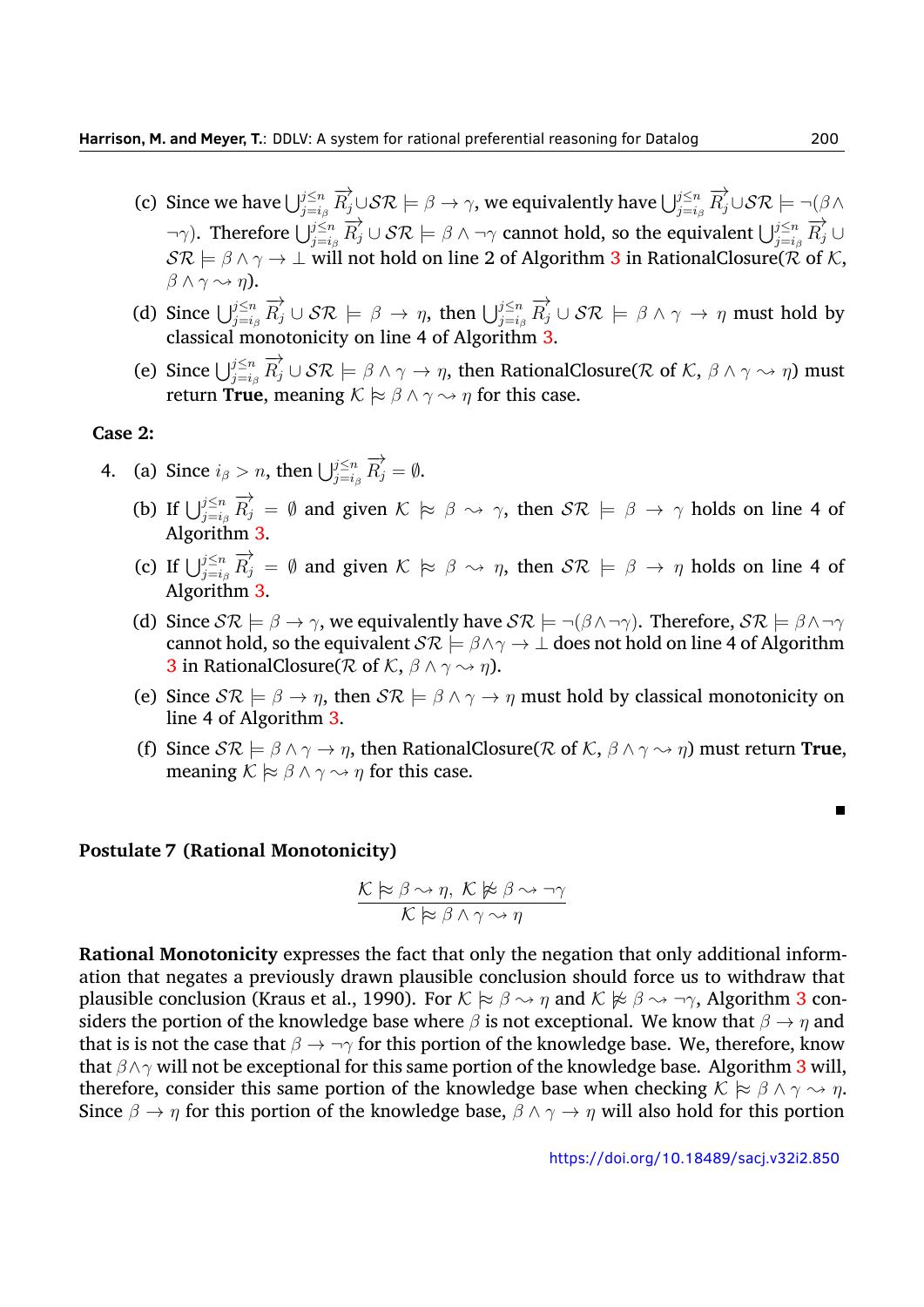of the knowledge base due to classical monotonicity. Algorithm [3](#page-8-0) will, therefore, return **True** when checking  $K \approx \beta \wedge \gamma \rightsquigarrow \eta$ .

## **Proof:**

- 1. Given  $K \approx \beta \sim \eta$ , RationalClosure( $R$  of  $K$ ,  $\beta \sim \eta$ ) returns **True**.
- 2. Given  $K \not\models \beta \leadsto \neg \gamma$ , RationalClosure( $R$  of  $K$ ,  $\beta \leadsto \neg \gamma$ ) returns **False**.
- 3. In order for RationalClosure( $R$  of  $K$ ,  $\beta \rightarrow \eta$ ) and RationalClosure( $R$  of  $K$ ,  $\beta \rightarrow \eta$ ) to terminate, both calls to Algorithm [3](#page-8-0) have to break out of the while loop on line 2, so we either have **Case 1** where  $\bigcup_{j=i_\beta}^{j\leq n} \overline{R}_j^j \cup \mathcal{SR} \models \beta \to \bot$  no longer holds or **Case 2** where  $i<sub>β</sub> \leq n$  is no longer true.

#### **Case 1:**

- 4. (a) Given  $K \approx \beta \sim \eta$ , we know that  $\bigcup_{j=i_\beta}^{j\leq n} \overrightarrow{R}_j \cup \mathcal{SR} \models \beta \to \eta$  must hold on line 4 of Algorithm [3](#page-8-0) in RationalClosure( $R$  of  $K$ ,  $\beta \rightsquigarrow \eta$ ).
	- (b) Given  $K \not\models \beta \leadsto \neg \gamma$ , we know that  $\bigcup_{j=i_\beta}^{j \le n} \overrightarrow{R_j} \cup \mathcal{SR} \models \beta \to \neg \gamma$  does not hold on line 4 of Algorithm [3](#page-8-0) in RationalClosure( $\overline{\mathcal{R}}$  of  $\overline{\mathcal{K}}$ ,  $\beta \rightsquigarrow n$ ).
	- (c) In order to have  $K \approx \beta \land \gamma \rightarrow \eta$ , RationalClosure( $R$  of  $K$ ,  $\beta \land \gamma \rightarrow \eta$ ) must return **True**.
	- (d) Since  $\bigcup_{j=i_\beta}^{j\leq n} \overrightarrow{R_j}\cup\mathcal{SR} \nvDash \beta \to \bot$ , we will have  $\bigcup_{j=i_\beta}^{j\leq n} \overrightarrow{R_j}\cup\mathcal{SR} \nvDash \beta \land \gamma \to \bot$  by classical monotonicity.
	- (e) Since we have  $\bigcup_{j=i_\beta}^{j\le n}\overrightarrow{R_j}\cup\mathcal{SR}\not\models\beta\wedge\gamma\to\bot,$  RationalClosure( $\mathcal R$  of  $\mathcal K,\,\beta\wedge\gamma\leadsto\eta)$  will progress out of its while loop on line 2 of Algorithm [3](#page-8-0).
	- (f) Since  $\bigcup_{j=i_\beta}^{j\leq n} \overrightarrow{R_j} \cup \mathcal{SR} \models \beta \to \eta$  and  $\bigcup_{j=i_\beta}^{j\leq n} \overrightarrow{R_j} \cup \mathcal{SR} \not\models \beta \to \neg \gamma$ , we can have  $\bigcup_{j=i_\beta}^{j\leq n} \overrightarrow{R_j} \cup$  $\mathcal{SR} \models \beta \land \gamma \rightarrow \eta$  by classical monotonicity.
	- $f(g)$  By having  $\bigcup_{j=i_\beta}^{j\leq n} \overrightarrow{R_j}\cup\mathcal{SR} \models \beta\wedge\gamma\to\eta$  on line 4 of Algorithm [3,](#page-8-0) RationalClosure( $\mathcal R$ of  $K$ ,  $\beta \land \gamma \leadsto \eta$ ) will return **True**, thereby giving  $K \approx \beta \land \gamma \leadsto \eta$  for this case.

#### **Case 2:**

- 5. (a) Since  $i_{\beta} > n$ , then  $\bigcup_{j=i_{\beta}}^{j \leq n} \overrightarrow{R_j} = \emptyset$ .
	- (b) If  $\bigcup_{j=i_\beta}^{j\leq n} \overrightarrow{R_j} = \emptyset$  and given  $K \models \beta \rightarrow \eta$ , then  $\mathcal{SR} \models \beta \rightarrow \eta$ .
	- (c) If  $\bigcup_{j=i_\beta}^{j\leq n} \overrightarrow{R_j} = \emptyset$  and given  $K \not\models \beta \rightarrow \neg \gamma$ , then  $\mathcal{SR} \not\models \beta \rightarrow \neg \gamma$ .
	- (d) Since there is no number  $i_{\beta} \leq n$  such that  $\bigcup_{j=i_{\beta}}^{j\leq n} \overrightarrow{R_j} \cup \mathcal{SR} \not\models \beta \to \bot$ , there will be no  $\lim_{\beta \to 0} \int_{\beta}^{R} \frac{1}{\beta} \int_{\beta}^{R} \frac{1}{\beta} \int_{\beta}^{R} \frac{1}{\beta} \int_{\beta}^{R} \frac{1}{\beta} \int_{\gamma}^{R} \frac{1}{\beta} \int_{\gamma}^{R} \frac{1}{\beta} \int_{\gamma}^{R} \frac{1}{\beta} \int_{\gamma}^{R} \frac{1}{\beta} \int_{\gamma}^{R} \frac{1}{\beta} \int_{\gamma}^{R} \frac{1}{\beta} \int_{\gamma}^{R} \frac{1}{\beta} \int_{\gamma}^{R} \frac{1}{\beta} \int_{\gamma}$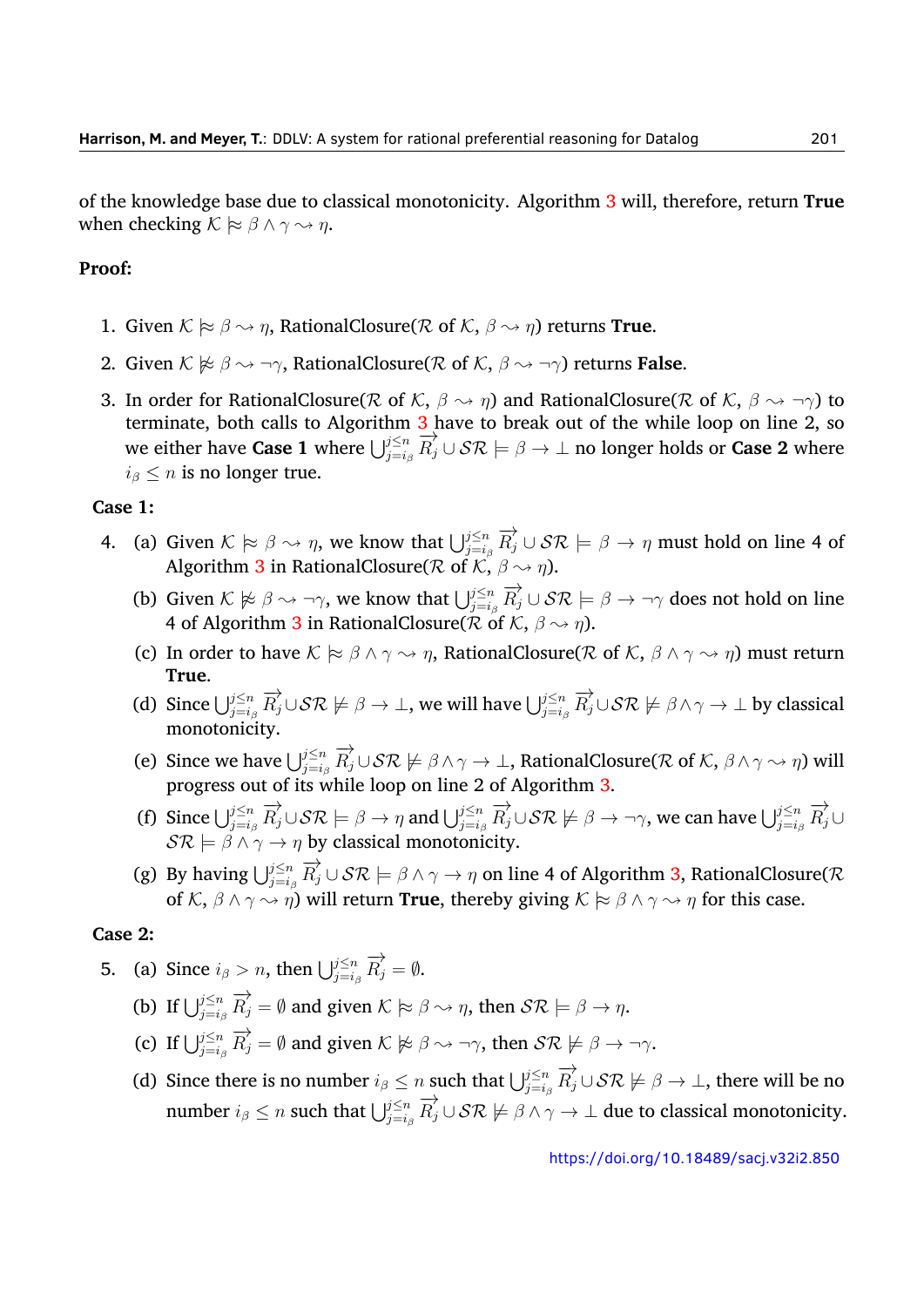- (e) Since there is no number  $i_\beta \le n$  such that  $\bigcup_{j=i_\beta}^{j\le n} \overrightarrow{R_j}\cup\mathcal{SR} \not\models \beta\wedge\gamma\to\bot$ , we will have  $i$ <sup>*β*</sup>  $> n$ , so RationalClosure(*R* of *K*,  $\beta \land \gamma \rightarrow \eta$ ) will progress out of its while loop on line 2 of Algorithm [3.](#page-8-0)
- (f) Since  $S\mathcal{R} \models \beta \rightarrow \eta$  and  $S\mathcal{R} \not\models \beta \rightarrow \neg \gamma$ , we can have  $S\mathcal{R} \models \beta \land \gamma \rightarrow \eta$  by classical monotonicity.
- (g) By having  $S\mathcal{R} \models \beta \land \gamma \rightarrow \eta$  on line 4 of Algorithm [3,](#page-8-0) RationalClosure( $\mathcal{R}$  of  $\mathcal{K}$ ,  $\beta \land \gamma \leadsto \eta$ ) will return **True**, thereby giving  $\mathcal{K} \approx \beta \land \gamma \leadsto \eta$  for this case.

## 6 DDLV: DEFEASIBLE DLV

We now introduce DDLV. DDLV is a system that performs preferential reasoning for defeasible Datalog programs. The defeasible Datalog language for defeasible Datalog programs is defined in Section 2.1 of this paper. Defeasible Datalog programs can be edited in DDLV for convenience, but its main feature is the capability to query whether or not a defeasible Datalog rule is entailed by a defeasible Datalog program. DDLV achieves this by implementing the algortithms defined in Section 4 of this paper. DDLV is written in Java and uses the DLV Wrapper (Ricca, [2003](#page-33-3)) to interact with DLV programatically. DLV is used to perform the classical Datalog entailment checks that are required in our algorithms. The source code for DDLV is freely available online<sup>[4](#page-18-0)</sup>, along with instructions on how to install, run, and use DDLV.

Figure [1](#page-19-0) gives a simplified view of the architecture of DDLV. A model-view-controller (MVC) design pattern was used. All the computation is performed by the classes in the models package. The "views" package currently contains a single class that provides a command-line interface (CLI) for the user to interact with the system. The controllers package also currently contains a single class that handles the input from the CLI, requests the appropriate functions from the models, and calls on the CLI to give the appropriate output. The system uses this design package to allow all of the computational components to be contained and provides the capability for additional views (input and output interfaces) and their respective controllers to be added in a modular fashion if and when desired.

The raw defeasible Datalog program is stored as a DDLVProgram. A DDLVProgram is made up of StrictRules and DefeasibleRules. The RankedModel class contains most of the crucial functionality. A RankedModel takes a DDLVProgram as input and creates a *ranking* using imple-mentations of Algorithm [1](#page-6-0) and Algorithm [2.](#page-7-0) The RankedModel class also contains the functionality to then check if a defeasible Datalog rule is defeasibly entailed by the DDLVProgram using an implementation of Algorithm [3.](#page-8-0)

Figure [2](#page-21-0) is a simplified sequence diagram that shows how a user would typically interact with the DDLV system. As can be seen, when the user opens the application, the user has the choice to either load an existing DDLV program (which would be stored as a text file) or

 $\blacksquare$ 

<span id="page-18-0"></span><sup>4</sup><https://github.com/MindfulMichaelJames/DDLV>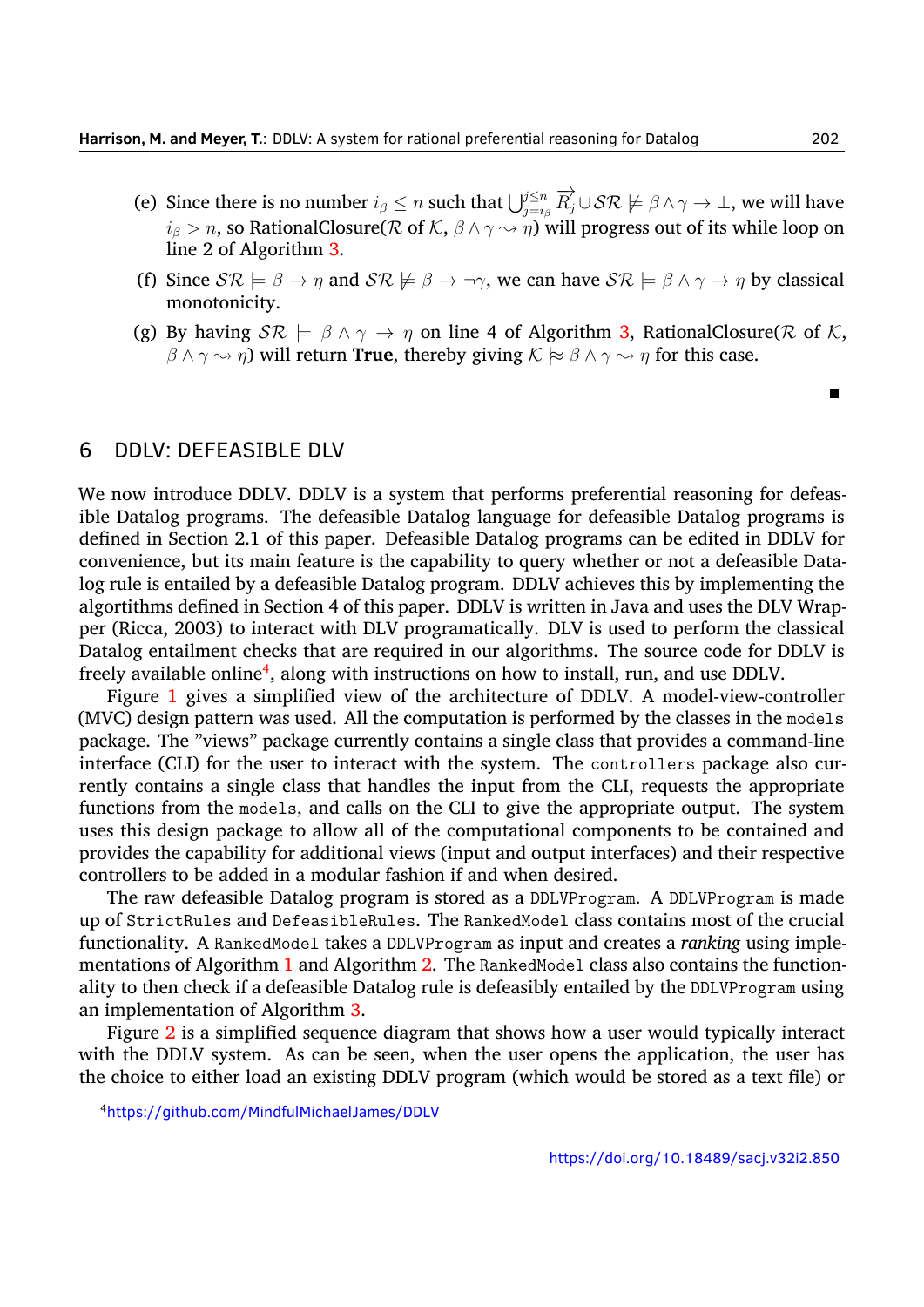<span id="page-19-0"></span>

Figure 1: A simplified class diagram of the DDLV system

<https://doi.org/10.18489/sacj.v32i2.850>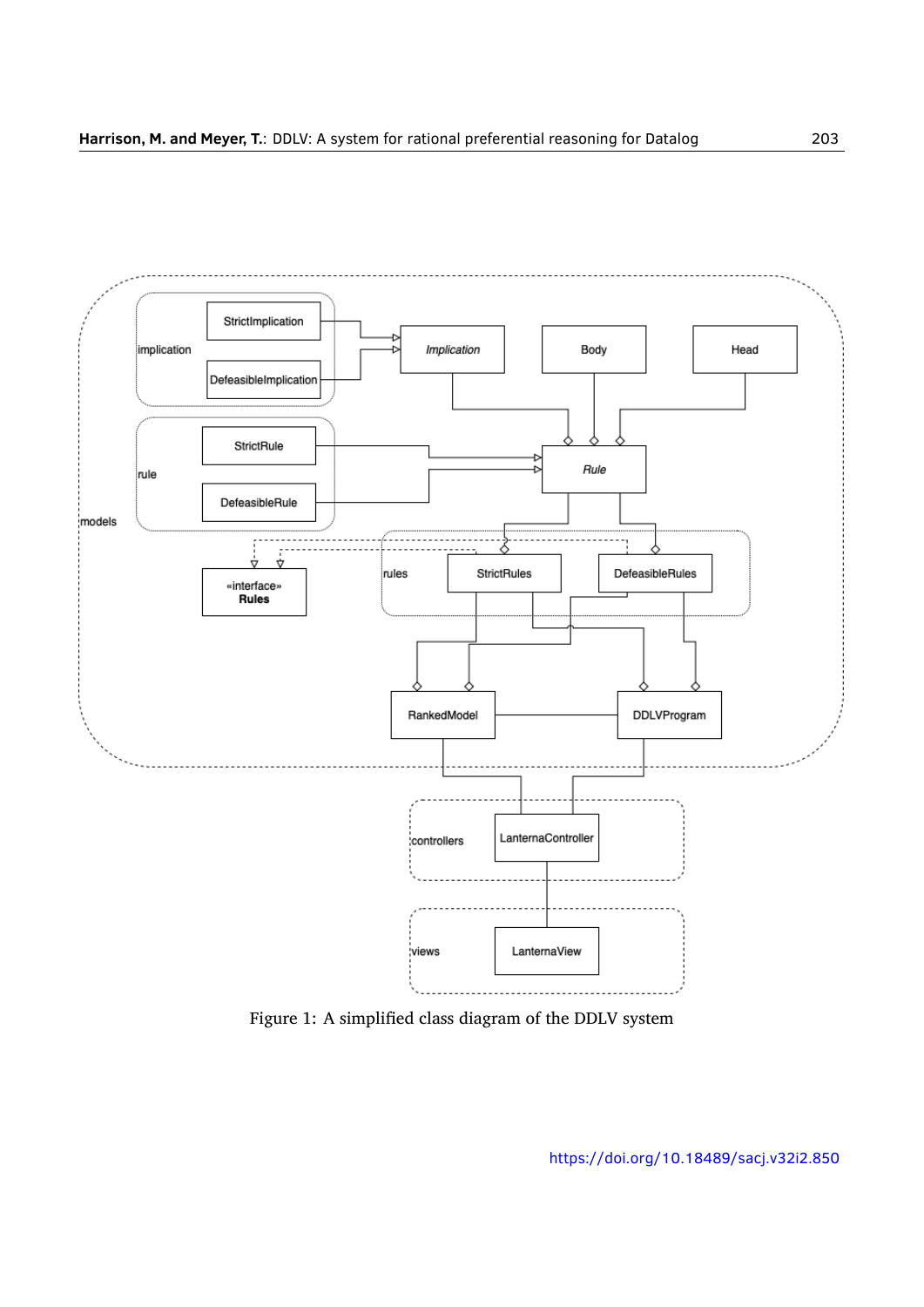to create a new DDLV program. Once the user has either created or loaded a program, the system presents the option to either view, edit, or query the program. By choosing to view the program, the user will initially be presented with the ranks of the RankedModel of the current DDLVProgram. The user can then select a rank and be shown all the rules in the selected rank. By choosing to edit the program, the user will be presented with the option to either add a new rule, edit an existing rule, or remove an existing rule. When choosing to edit or remove a rule, the user is able to navigate to the desired rule in the same way as when viewing the program. By choosing to query the program, the user is able to enter either a classical or defeasible Datalog rule. The system will then return whether the rule is entailed by the program or not.

## 7 IMPLEMENTING RATIONAL CLOSURE IN DDLV

DDLV uses implementations of Algorithm [1](#page-6-0) and Algorithm [2](#page-7-0) to create a RankedModel (which represents a defeasible Datalog *ranking* construction) of a DDLVProgram (which represents a defeasible Datalog program). This ranking is computed when a defeasible Datalog program is loaded into DDLV or edited in DDLV. Algorithm [1](#page-6-0) is implemented using two functions, isExceptional and getExceptionalRank. The pseudocode for these functions is given below.

The isExceptional function takes a rule and a program as arguments. DLV is invoked to perform a classical entailment check to determine if the rule is exceptional with respect to the program. DDLV uses DLV (Leone et al., [2002](#page-32-2)) to perform these classical Datalog entailment checks in co-NP. One of the greatest appeals to the KLM approach is its computational tractability and that is largely because the preferential reasoning process can be reduced to classical reasoning. This feature allows us to leverage the years of development that has been put into DLV to make it a highly efficient Datalog reasoning system.

The getExceptionalRank function constructs a program by combining a classical representation of a rank (a set of defeasible rules) and all the classical rules in the whole DDLV program. Note that all the defeasible rules in the DDLV program are initially set as rank 0. getExceptionalRank then creates a function call to isExceptional for each of the rules in the defeasible rank and passes the respective rule and the constructed program in as arguments. All of these calls to isExceptional are then executed concurrently. Each execution of isExceptional either returns the rule that was passed to it if the rule is exceptional with respect to the program that was passed to it or returns nothing if the rule is not exceptional. getExceptionalRank then returns the set of the results of all of the isExceptional executions.

#### **Implementing Algorithm 1**

#### *function ISEXCEPTIONAL(currentRule, currentProgram)*

*inputP rogram ← currentP rogram inputP rogram ← inputP rogram ∪ grounded body of currentRule dlvInvocation ← new DLV Invocation Set inputP rogam as the input for dlvInvocation Set number of models for dlvInvocation to* 1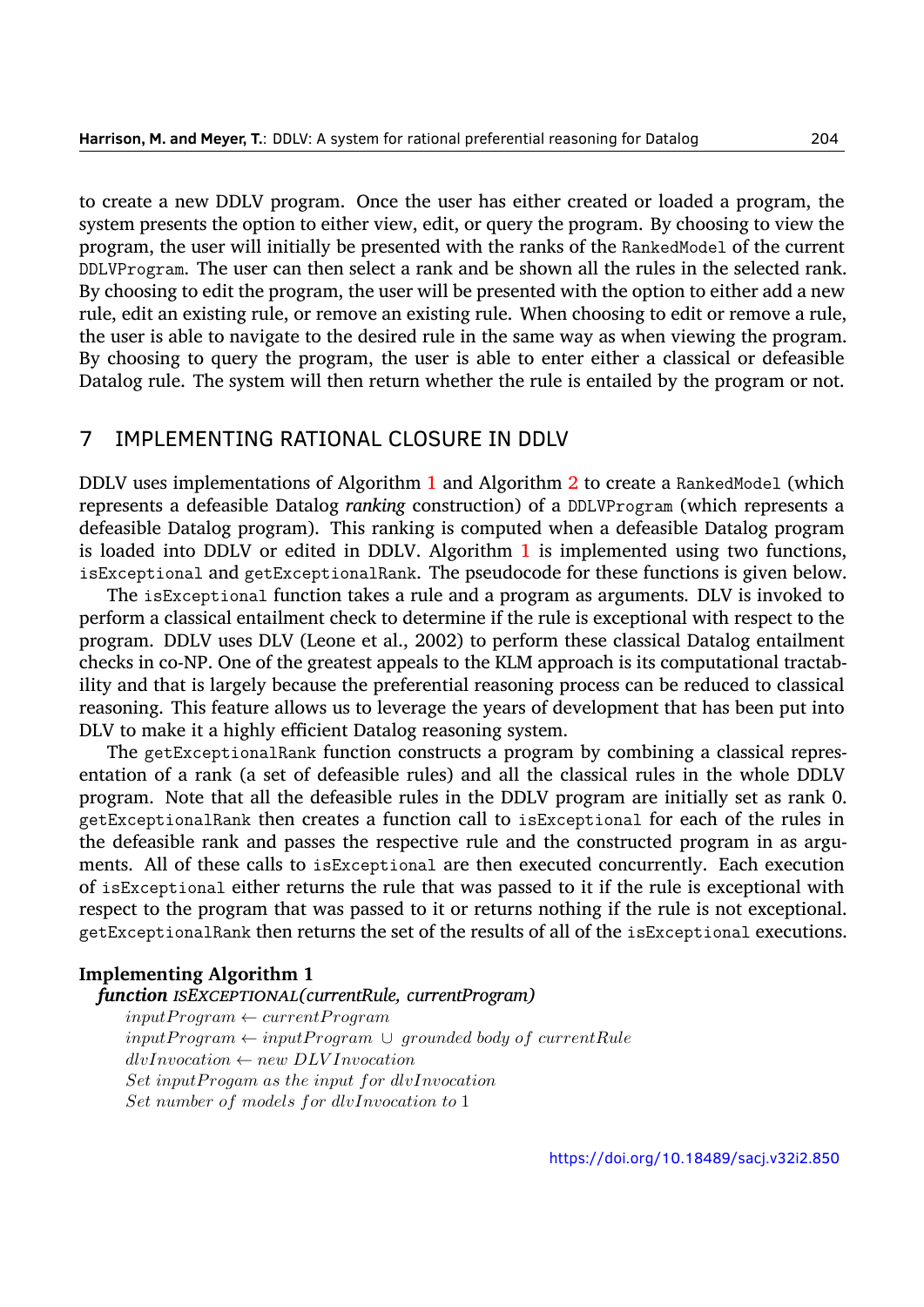<span id="page-21-0"></span>

Figure 2: A simplified sequence diagram of user interaction with the DDLV system

<https://doi.org/10.18489/sacj.v32i2.850>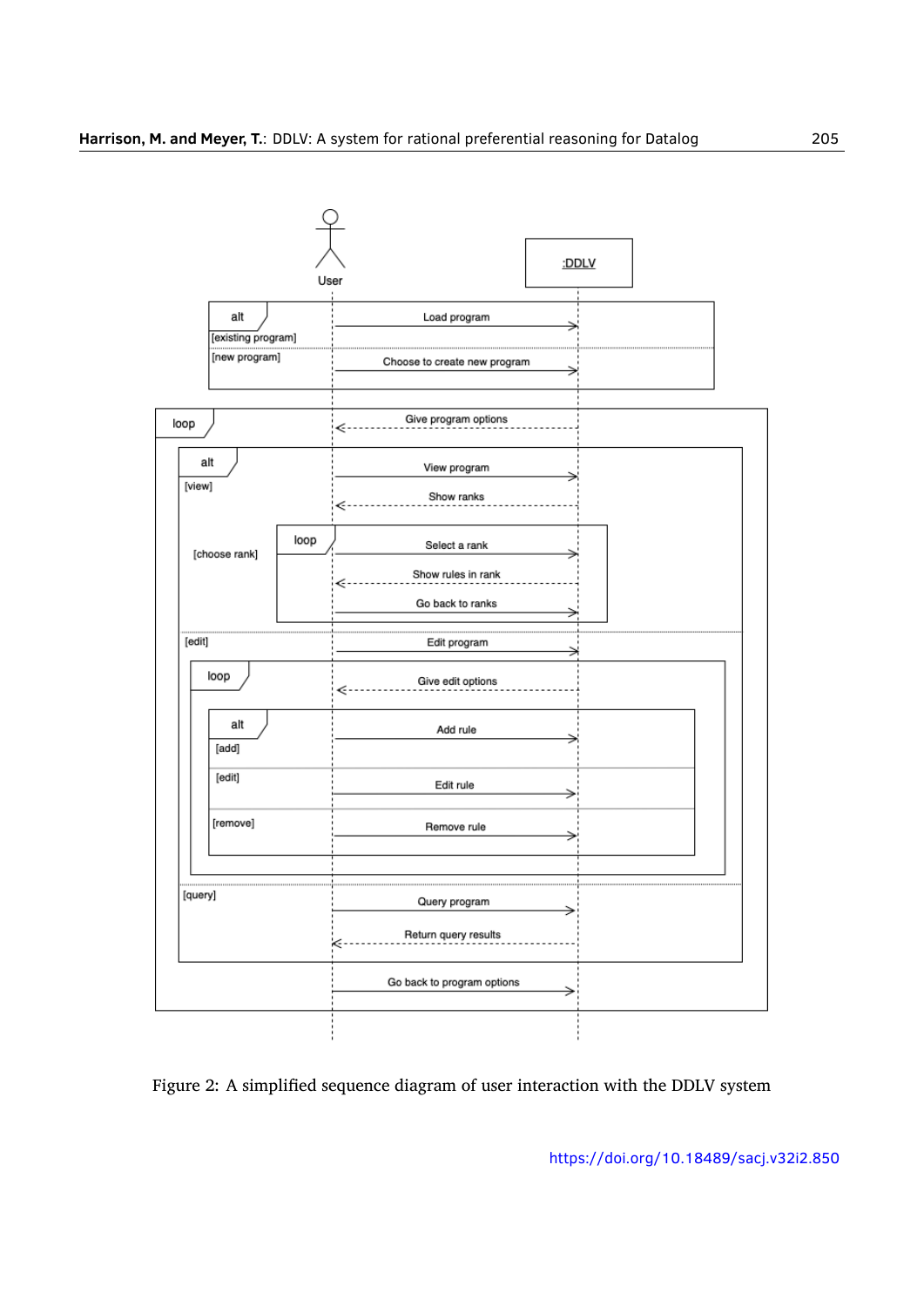*Run dlvInvocation* **if** *dlvInvocation does not compute any models* **then**  $\mathbb{R}$ **return** *currentRule* **else return** *null*  $\mathbb{R}$ *end function*

*Require: strictRules Require: defeasibleRanks ← {*0 : *allDefeasibleRules}*

#### *function GETEXCEPTIONALRANK()*

*currentP rogram ← strict representation of defeasibleRules at rank ∪ strictRules*  $exceptionalRankFutures list \leftarrow isExceptional(rule, currentProgram)$ *for each rule in defeasibleRanks at rank* **return** *results of all isExceptional calls in exceptionalRankF utures end function*

Algorithm [2](#page-7-0) is implemented by the computeRanking function. The first step in the computeRanking function is to call getExceptionalRank on rank 0, which initially contains all the defeasible rules in the whole DDLV program. The result of this call to getExceptionalRank is the set of all the defeasible rules that are exceptional to rank 0. These rules are put into rank 1.

If rank 1 is equal to rank 0 (all the rules are exceptional), then the rules are actually what we call hidden classical rules. These are rules that are represented as defeasible rules but actually convey strict information. In this case, the function will jump to its end where it will remove all of these hidden classical rules form the defeasible rules and add them to the classical rules.

If rank 1 is not equal to rank 0, all the rules that are in rank 1 are moved out of rank 0. This process is then repeated by calling getExceptionalRank on rank 1 to obtain rank 2, and so on. The process will terminate when the exceptional rank that is obtained is either empty (contains no rules) or is equal to the rank that it is exceptional to (the rank below it). If the most exceptional rank is empty then we have no more exceptional rules and the ranking process is complete. The empty rank is simply removed from the ranking. If the most exceptional rank is equal to the rank below it, then we have the same case as mentioned earlier with hidden classical rules. These rules are moved to the set of classical rules and removed from the ranking.

Taking an asynchronous approach to the getExceptionalRank function by making all of its calls to the isExceptional function concurrently allows the computeRanking function to reach completion much quicker than a sequential approach would allow.

**Implementing Algorithm 2** *function COMPUTERANKING*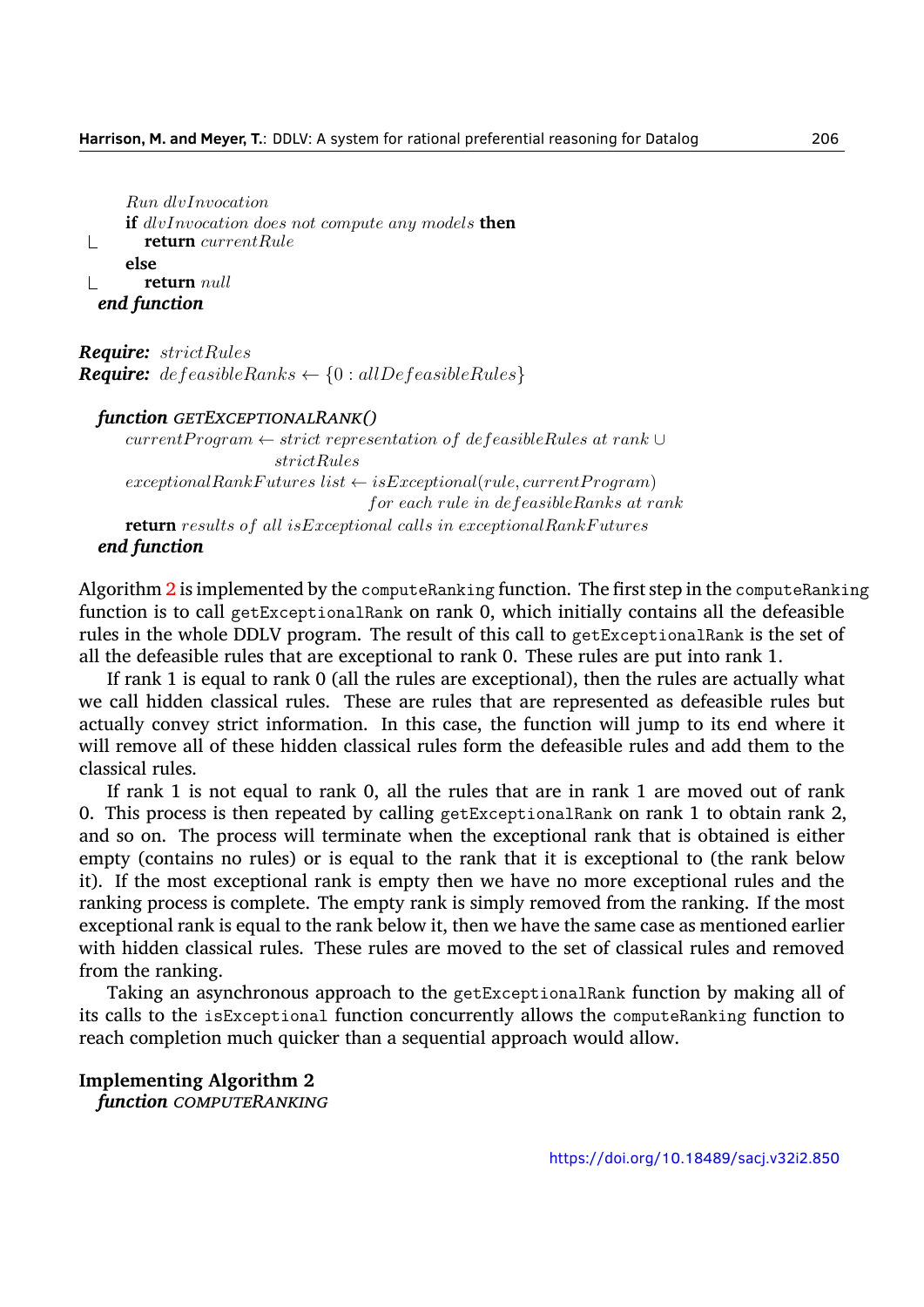```
counter \leftarrow 1def easibleRanks at counter \leftarrow getExceptionalRank(counter-1)if defeasibleRanks at (counter-1) \neq defeasibleRanks at counter then
     defeasibleRanks at (counter-1) \leftarrow defeasibleRanks at (counter-1) \leftarrowdefeasibleRanks at counter
     while defeasibleRanks.get(counter-1) ≠ defeasibleRanks.get(counter) ∧defeasibleRanks.get(counter).getRules().size() > 0 do
        counter \leftarrow counter + 1defeasibleRanks at counter \leftarrow getExceptionalRank(counter-1)if defeasibleRanks.get(counter-1) \neq defeasibleRanks.get(counter) then
            def easibleRanks at (counter-1) \leftarrow def easibleRanks at (counter-1) \setminusdefeasibleRanks at counter
    if number of rules in defeasibleRanks at counter = 0 then
      Remove defeasibleRanks at counter from defeasibleRanks
    else
      Remove defeasibleRanks at counter from defeasibleRanks
      forall rule \in define a stableRanks at (counter - 1) do
  \mathbb{R}strictRules ← strictRules ∪ strict representation of rule
      Remove defeasibleRanks at (counter − 1) from defeasibleRanks
end function
```
Algorithm [3](#page-8-0) is implemented by the rationalClosure function. DDLV uses this function to perform a defeasible entailment check. The function takes in a defeasible rule as an argument. The function checks if this rule is defeasibly entailed by the defeasible Datalog program.

This function initialises a counter to 0. While the value of the counter is less than the number of defeasible ranks, the function uses classical entailment calls to DLV to check if the query rule is exceptional with respect to all the defeasible rules contained in the rank at the value of the counter and all the more exceptional ranks (including the classical rules). When the function gets to a subset of the defeasible rules for which the query rule is no longer exceptional, it uses DLV to check whether the head of the query rule is classically entailed by this subset of rules. If the DLV check returns true, then the query rule is in the rational closure of the defeasible Datalog program and it is, therefore, defeasibly entailed. If the DLV check returns false, then the query rule is not in the rational closure of the defeasible Datalog program and it is, therefore, not entailed.

#### **Implementing Algorithm 3**

*Require: inputP rogram*

```
function RATIONALCLOSURE(queryRule)
```
 $rank \leftarrow 0$ *ranks ← number of ranks in defeasibleRanks*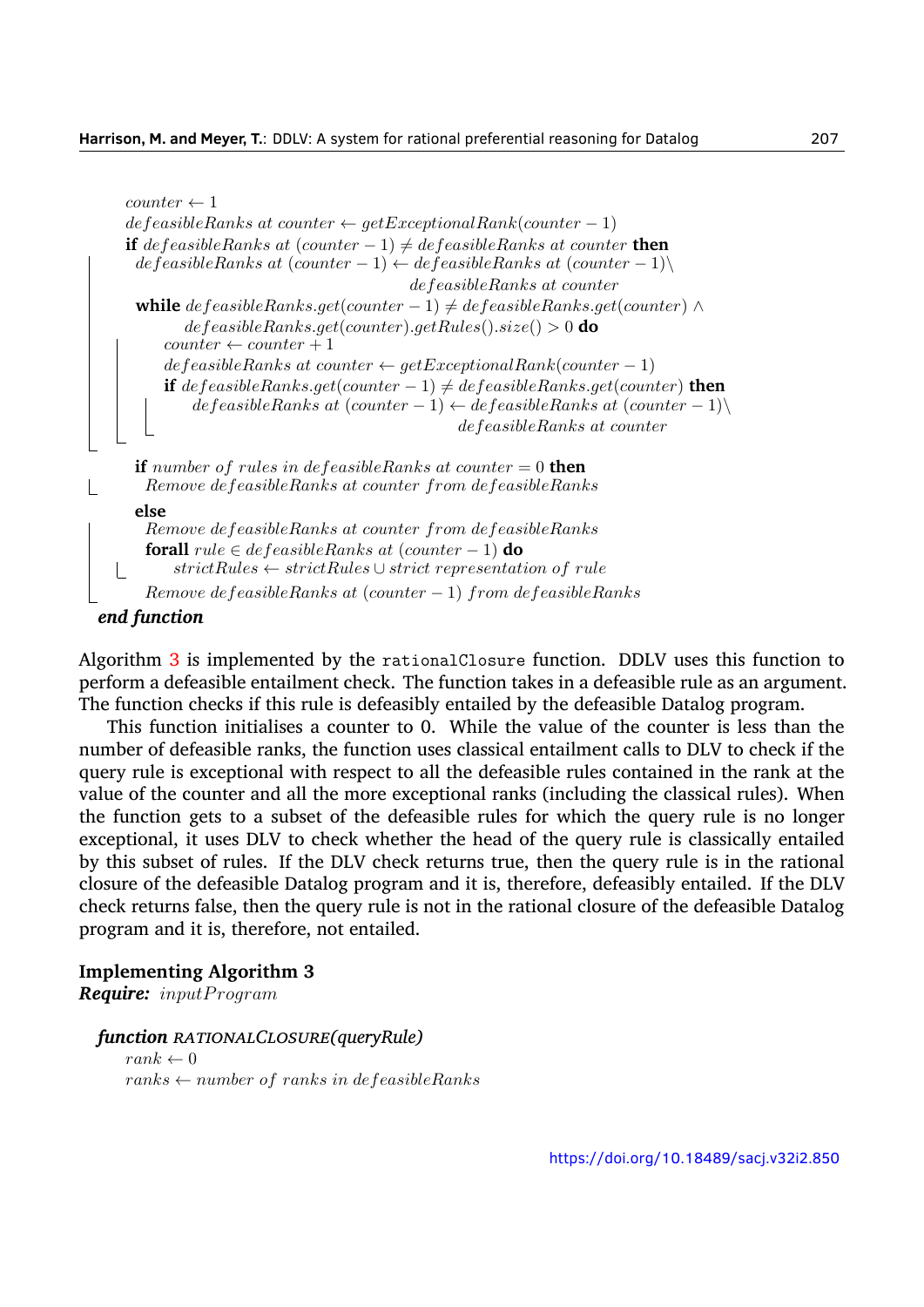```
while rank < ranks do
  Clear inputP rogram
  inputProgram \leftarrow inputProgram \cup defineRanks from rank to (ranks - 1)inputProgram \leftarrow inputProgram \cup strictRulesinputProgram \leftarrow inputProgram \cup grounded body of queryRuledlvInvocation ← new DLV Invocation
  Set inputP rogam as the input for dlvInvocation
  Run dlvInvocation
  if dlvInvocation computes a model then
\mathbf{L}break
  else
      rank \leftarrow rank + 1\mathbb{R}inputP rogram ← inputP rogam ∪ head of queryRule as a query
 dlvInvocation ← new DLV Invocation
 Set inputP rogam as the input for dlvInvocation
 Run dlvInvocation
 if dlvInvocation computes a model then
  return true
 else
  return f alse
```
#### *end function*

 $\mathbb{L}$ 

 $\mathbb{R}$ 

## 8 EVALUATION

This section evaluates the performance of DDLV. Other defeasible Datalog reasoning implementations typically use an argumentation-based approach, which require additional information, such as constraints or override axioms. These other approaches also typically do not handle classical negation. These other approaches would, therefore, require a different set of rules that does not use classical negation and has additional information which the other approaches require to solve inconsistencies. Since there are no other preferential reasoning systems for defeasible Datalog, we compare DDLV with DIP, the Defeasible-Infererence Platform for Description Logics (Meyer et al., [2014\)](#page-32-10). Although Datalog and Description Logics are different languages with different levels of expressivity and different approaches to classical reasoning, the preferential reasoning approach of DIP is very similar to DDLV. It is worth comparing DIP and DDLV to illustrate the computational benefits of utilising Datalog as an underlying language rather than Description Logics. Classical Datalog reasoners benefit from database optisation techniques, such as join order optimisations and the magic sets transformation. (Hustadt & Motik, [2005](#page-32-11); Hustadt et al., [2007](#page-32-12); Leone et al., [2002\)](#page-32-2)

DIP performs KLM-style rational closure for *ALC*. The exceptionality check for DIP terminates in EXPTIME. Moodley built and then evaluated DIP for his PhD [\(2015](#page-32-7)) thesis. He synthesised ontologies to evaluate. No repository or collection of defeasible Datalog programs exists, so we must synthesise defeasible Datalog programs to evaluate as well. We follow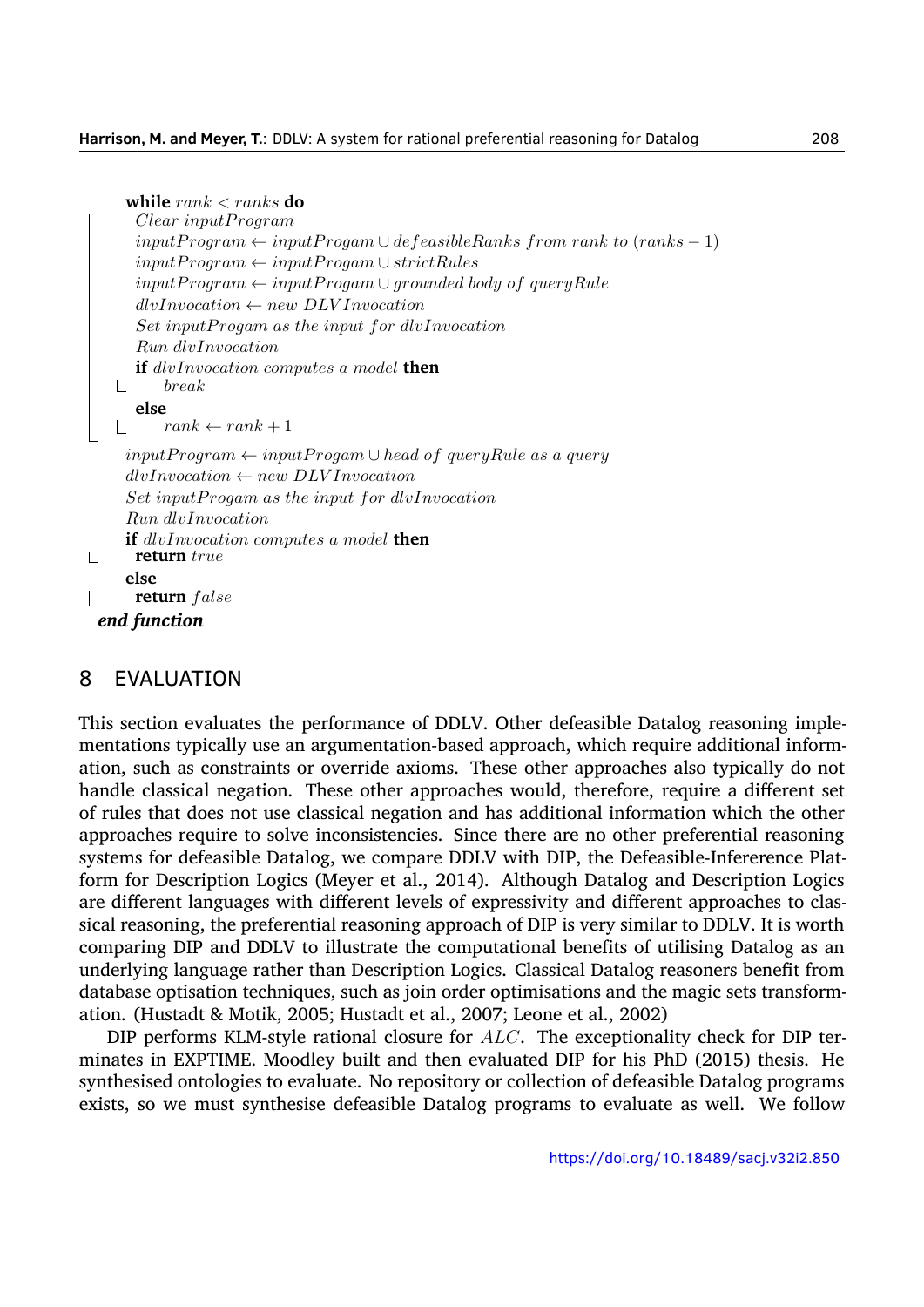Moodley's parameters and techniques for the synthesised programs in order to have defeasible Datalog programs that are as comparable as possible to his defeasible ontologies. Hardware with identical specifications is also used (Intel i7, 4 cores, 3GB RAM).

Moodley evaluated 10 groups of defeasible ontologies. Each group had a different percentage of defeasible statements in the ontologies in the group, starting from 10% and going up to 100% in intervals of 10%. Each group contained 35 ontologies, with the smallest ontology containing 150 statements and the largest ontology containing 3500 statements. The ontology sizes were uniformly distributed between the smallest and largest ontologies. To perform a similar evaluation of DDLV's performance, we synthesised and evaluated 10 groups of defeasible Datalog programs. As with the evaluation of DIP, each group of defeasible Datalog programs has a different percentage of defeasible rules in the programs in the group, starting from 10% and going up to 100% in intervals of 10%. Still following Moodley's parameters for the evaluation of DIP, our groups contain 35 programs, with the smallest program containing 150 rules and the largest program containing 3500 rules. The program sizes are uniformly distributed between the smallest and largest programs.

Figures [3](#page-25-0) and [4](#page-26-0) show the ranking compilation time of DIP and DDLV respectively. Figure [3](#page-25-0) shows the ranking compilation time for DIP for each of 10 groups of defeasible ontologies, while Figure [4](#page-26-0) shows the ranking compilation time of DDLV for the 10 groups of defeasible Datalog programs. Moodley used percentile plots because they give a good general picture of the performance and reveal outliers quickly (Moodley, [2015](#page-32-7)). For example, if the value for the P90 bar is 40 seconds then it means that 90% of the ontologies (in the case of DIP) or programs(in the case of DDLV) could have their ranking computed in 40 seconds or less. Note that the vertical scale for Figure [3](#page-25-0) is logarithmic whereas the vertical scale for Figure [4](#page-26-0) is linear.

<span id="page-25-0"></span>

**Ranking Compilation Performance** 

Figure 3: DIP ranking compilation time (Moodley, [2015](#page-32-7))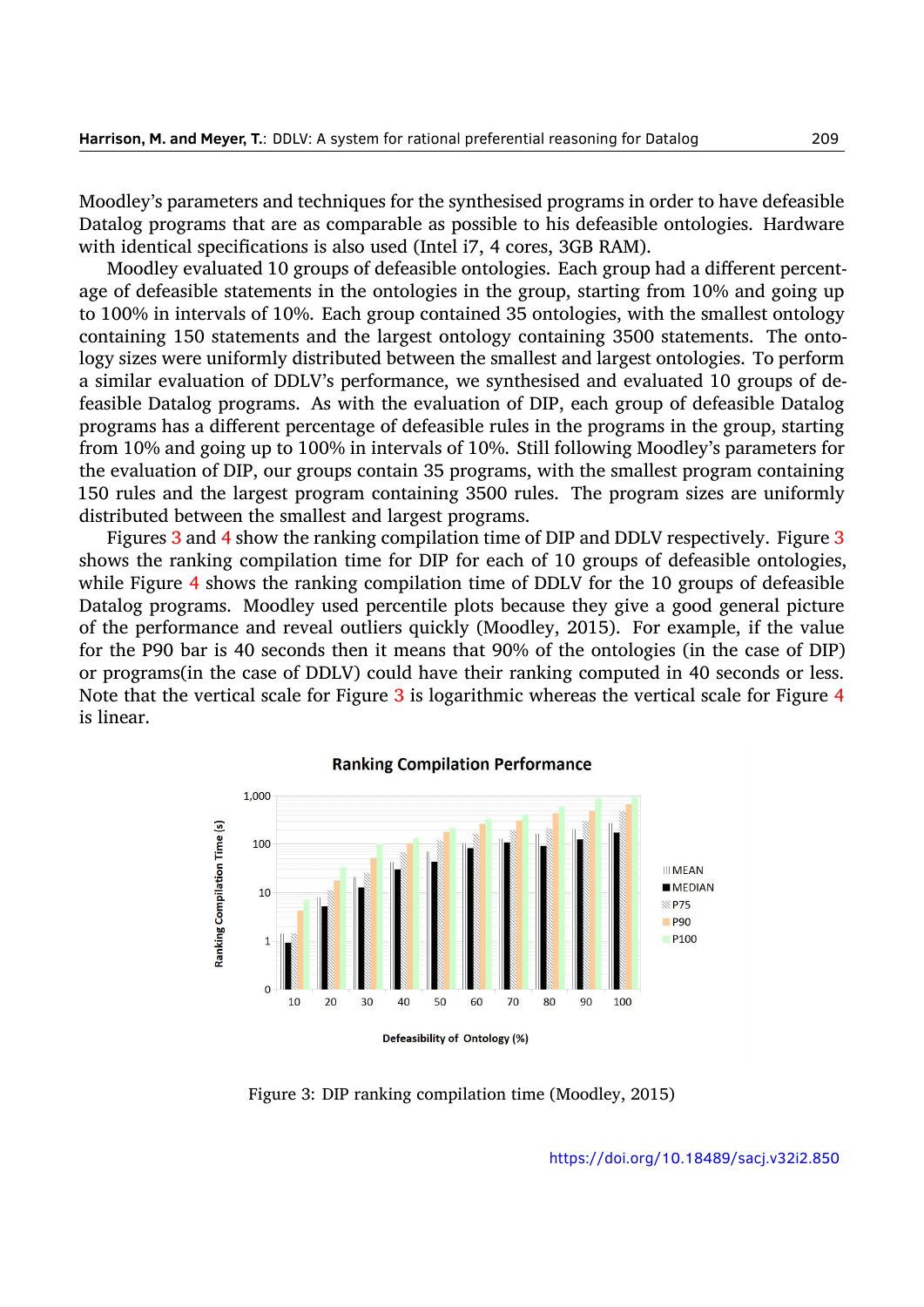<span id="page-26-0"></span>Computing the ranking is the greatest bottleneck with this approach. Once the ranking has been computed, defeasible entailment checks can be performed very quickly. We will first compare DDLV's ranking compilation time with DIP's.



Figure 4: DDLV ranking compilation time

As with DIP, the time that DDLV takes to compute rankings increases with the level of defeasibility present in the program. DDLV seems to perform favourably against DIP, though. DIP already takes about 100 seconds on average to compute a ranking for an ontology with 60% defeasibility. DDLV, in the worst case of Datalog programs with 100% defeasibility, only takes just over 40 seconds on average to compute a ranking. The longest DIP takes to compute a ranking is nearly 1000 seconds. The longest DDLV takes to compute a ranking is less than 130 seconds.

Next, we will compare the time DDLV takes to perform a defeasible entailment check with the time DIP takes to perform a defeasible entailment check. Figure [5](#page-27-0) shows the time DIP takes to perform a defeasible entailment check using Rational Closure on the same groups of defeasible ontologies that it performed the ranking compilation on, while Figure [6](#page-27-1) shows the time DDLV takes to perform a defeasible entailment check using Rational Closure on the same groups of defeasible programs that it performed the ranking compilation on. Note that the vertical scale for Figure [5](#page-27-0) is logarithmic whereas the vertical scale for Figure [6](#page-27-1) is linear.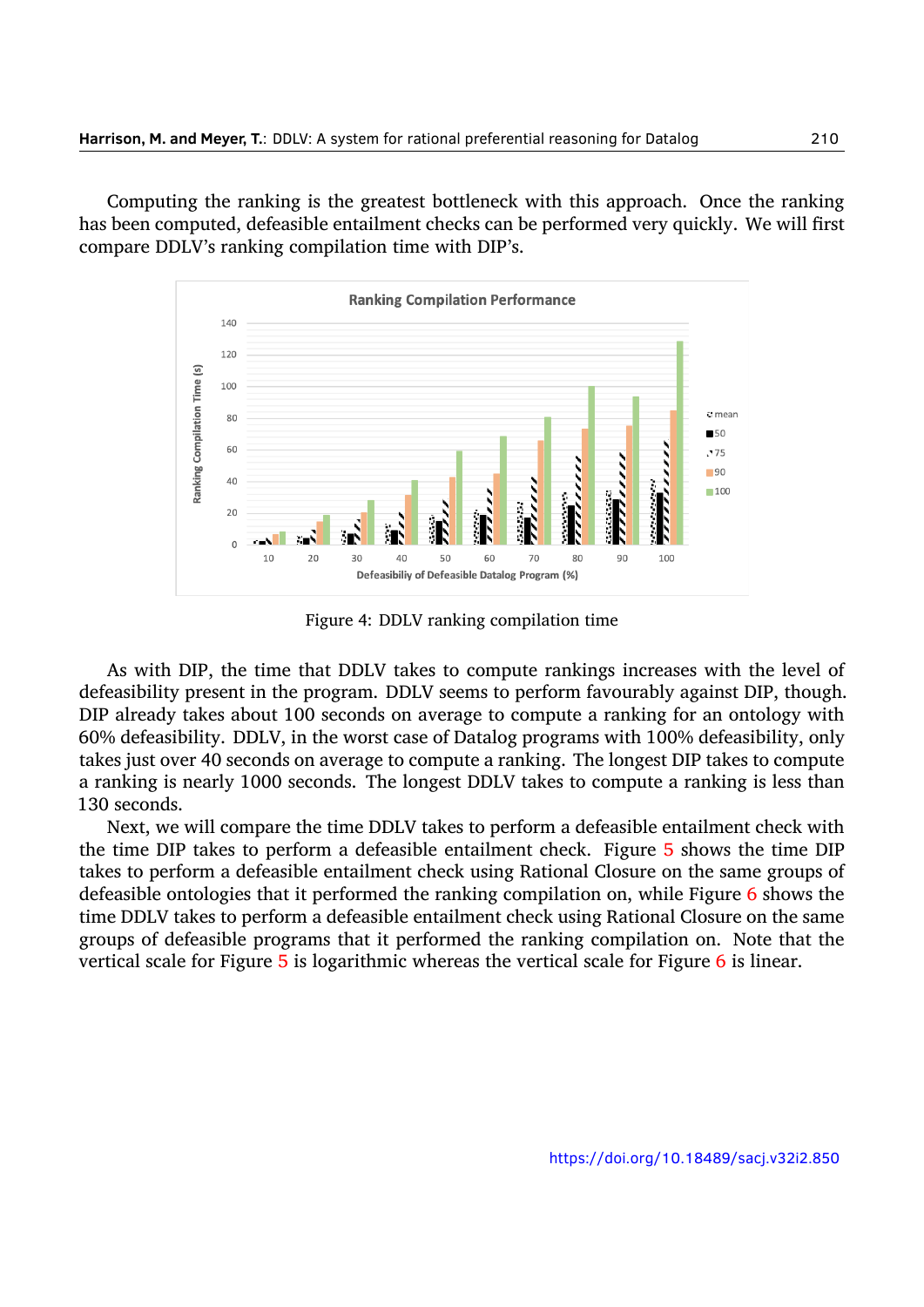<span id="page-27-0"></span>

**Rational Closure Performance** 

Figure 5: DIP rational closure performance (Moodley, [2015](#page-32-7))

<span id="page-27-1"></span>

Figure 6: DDLV rational closure performance

DDLV does not outperform DIP on average when it comes to defeasible entailment checks. DIP's average query time is less than 50 milliseconds, even for ontologies with 100% defeasibility. DDLV's average query time is about 120 milliseconds in the worst categories. In the worst cases, however, DDLV outperforms DIP. The longest DIP takes to perform a defeasible entailment check is just over 300 millisconds whereas the longest DDLV takes to perform a defeasible entailment check is about 220 milliseconds. Even though DDLV's average query time is slower than DIP, the difference is very small in terms of real units of time and almost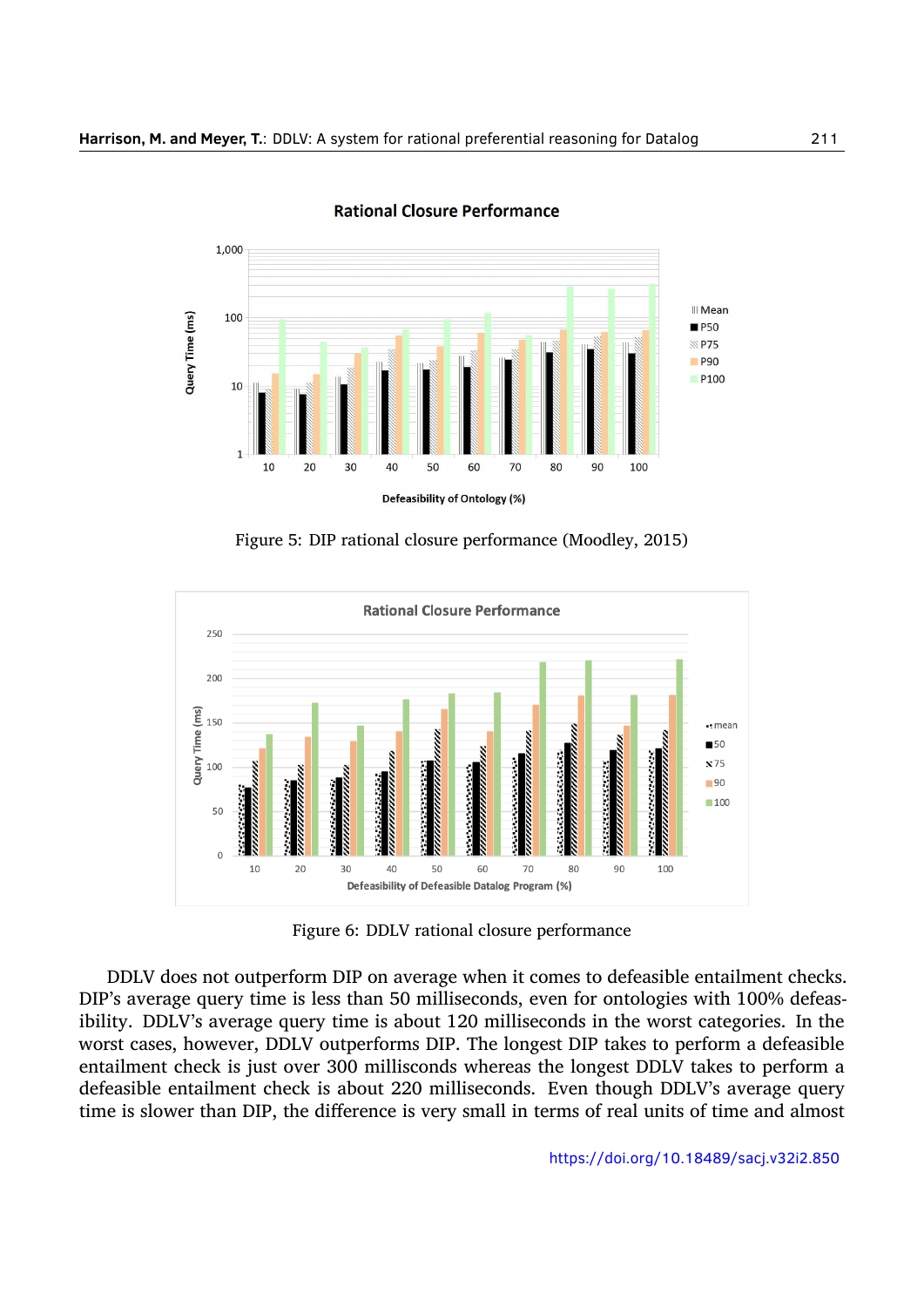negligible when single queries are performed in isolation. The performance of DDLV's ranking computation is of value, because reducing the typical bottleneck imposed by a long ranking computation time will greatly increase the usability of the system.

To test how well DDLV will scale up, we also present stress tests.

<span id="page-28-0"></span>

Figure 7: DDLV size stress test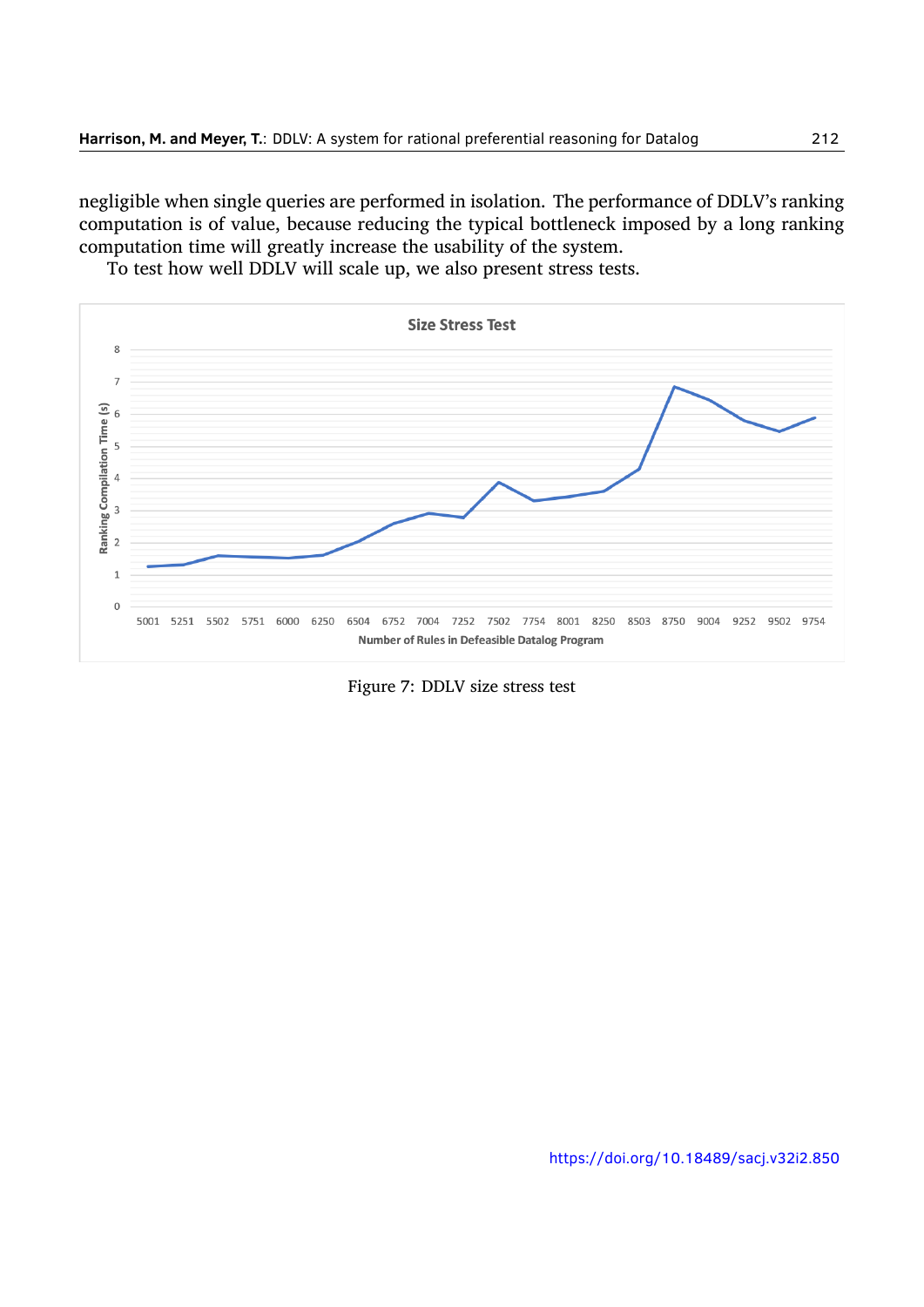<span id="page-29-0"></span>

Figure 8: DDLV number of ranks stress test

For the size stress test, we recorded the ranking compilation time for 20 defeasible Datalog programs varying uniformly in size from 5000 rules to 10000 rules, with all 20 programs having a 20% level of defeasibility. For the ranking depth stress test, we recorded the ranking compilation time for 20 defeasible Datalog programs of 5000 rules and a 20% level of defeasibility, while the number of ranks in each program varied from 2 to 21. These two tests were performed because the number of rules in a program and the number or defeasible ranks have shown to have the greatest impact on ranking time. The two stress tests were performed on an Intel Xeon processor with 96 cores. DDLV performs the exceptionality checks for each rule in a rank asynchronously. This allows DDLV to perform as many exceptionality checks in parallel as the number of cores available. We believe this approach contributes to the performance demonstrated in Figure [7](#page-28-0) and Figure [8.](#page-29-0) The longest DDLV took to compute a ranking in the size stress test is just under 7 seconds for 8750 rules. The longest DDLV took to compute a ranking in the ranking depth stress test is just under 6.5 seconds for 19 ranks.

## 9 RELATED WORK

The KLM preferential reasoning approach has been lifted to the Description Logic setting a few times in different flavours (Britz et al., [2009](#page-31-8); Britz et al., [2008](#page-31-9); Britz et al., [2011;](#page-31-10) Casini & Straccia, [2010\)](#page-31-7). DIP is the most similar work and the only other known implementation of KLM-style preferential reasoning. There is research into handling incomplete knowledge in Datalog programs (Eiter et al., [1997](#page-31-11)), but that is not the same type of nonmonotonicity that we are dealing with.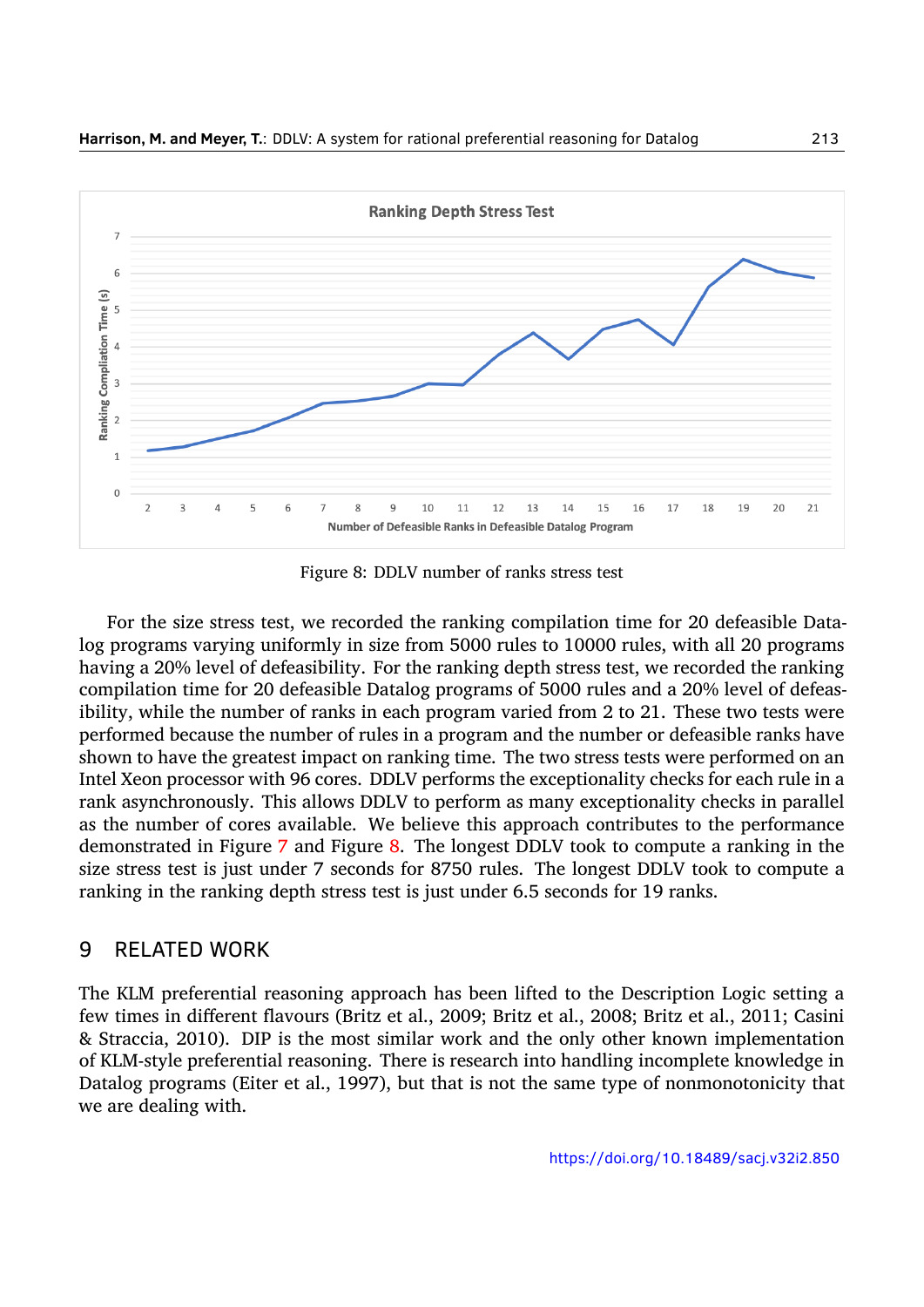The nonmonotic approach we are taking is to elegantly deal with inconsistencies. There has been other work on handling inconsistency in Datalog programs. The existing work in inconsistency handling in Datalog has generally used an argumentation approach. Hecham et al. implemented a defeasible Datalog*±* reasoning system called DEFT [\(2017\)](#page-32-13). Seeing as DEFT uses Datalog*±* as an underlying language, it does not use classic negation and, therefore, requires additional negative constraints to represent inconsistencies. Hecham et al. also proposed a new Statement Graphs formalism for defeasible reasoning based on argumentation([2018\)](#page-32-14). This approach uses defeater rules that can prevent defeasible rules from being concluded. Deagustini et al. take an argumentation approach to defeasible reasoning for Datalog<sup> $\pm$ </sup> ([2018\)](#page-31-12). The inconsistency they deal with arises from incoherence and is resolved using comparison criterion to establish which argument is preferred amongst arguments that attack each other. Wan et al. define a framework for dealing with defeasibility in disjunctive logic programs [\(2015](#page-33-4)). This approach requires additional override axioms to explicitly define the preference or priority of defeasible rules. Morris et al. [\(2020](#page-33-5)) consider a KLM approach to enriching Datalog with defeasibility by defining relevant closure and lexicographic closure. Their considerations are purely theoretical.

## 10 CONCLUSIONS AND FUTURE WORK

We have identified the need for an extension to Datalog that can handle inconsistent information in order to deal with exceptions. We introduced the defeasible Datalog language that is able to express defeasible Datalog rules and contradictory Datalog rules.

We lifted the KLM preferential reasoning framework to our defeasible Datalog setting. We defined versions of the rational closure algorithm and its supporting ranking and exceptionality algorithms for defeasible Datalog. We defined defeasible Datalog versions of the KLM postulates and proved that our rational closure algorithm meets these KLM requirements to be considered a rational consequence relation.

We introduced DDLV, a system for rational preferential reasoning for defeasible Datalog. We showed how our approach was implemented as a software tool in DDLV. We demonstrated the value of this approach by being able to reduce the critical functions of DDLV to classical entailment checks, thereby being able to leverage the performance of the well-established DLV. The evaluation of DDLV made the performance benefits of this approach quite clear whilst introducing espressive power that Datalog has not previously enjoyed.

In this paper, our preferential reasoning approach was very syntactic. Future work would involve clearly defining a semantics for this work and demonstrating the correspondence between the syntactic and semantic approaches.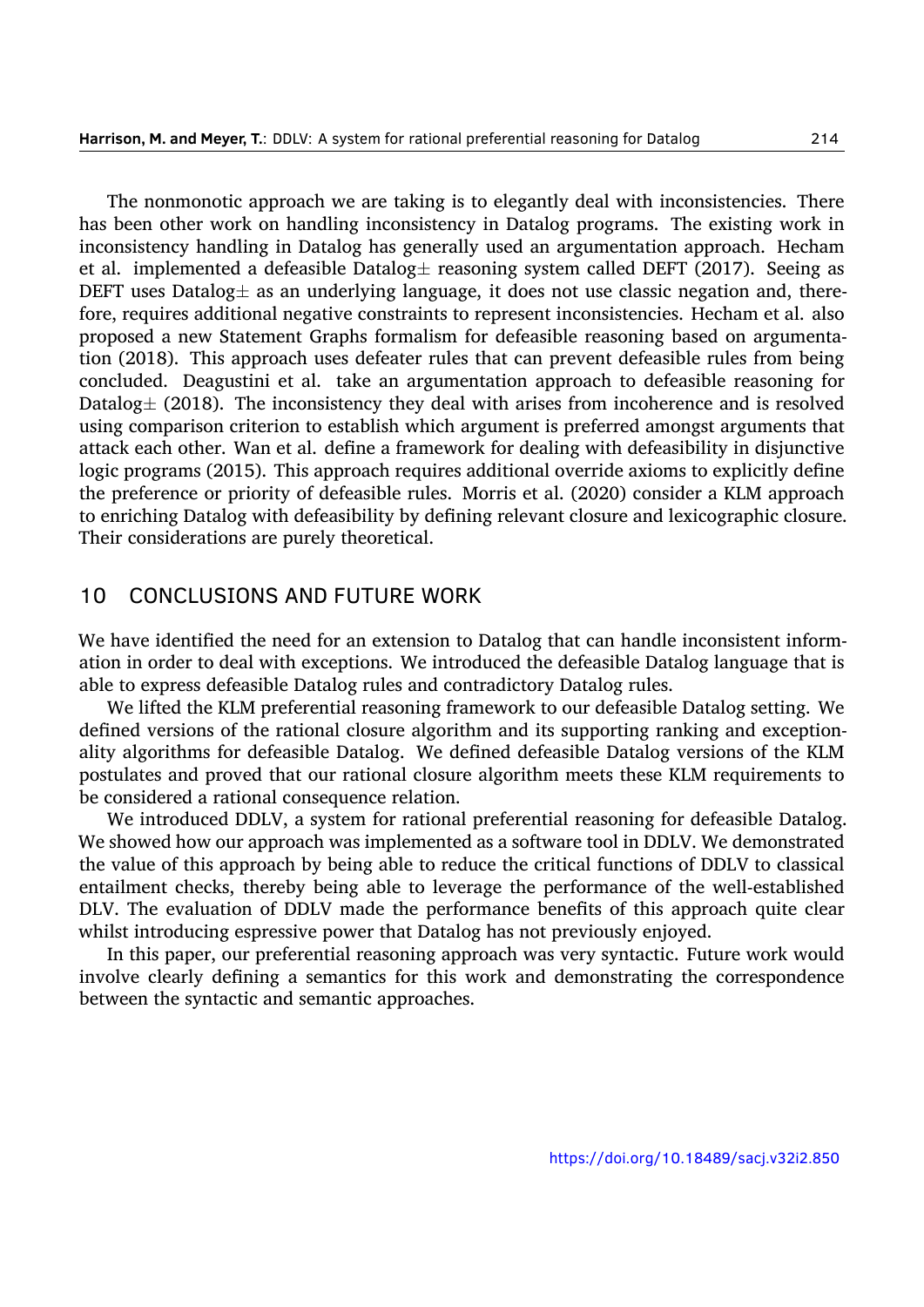## References

- <span id="page-31-0"></span>Abiteboul, S., Hull, R. & Vianu, V. (1995). *Foundations of databases* (Vol. 8). Addison-Wesley Reading.
- <span id="page-31-6"></span>Antoniou, G., Billington, D. & Maher, M. J. (1999). On the analysis of regulations using defeasible rules. *Proceedings of the 32nd Annual Hawaii International Conference on Systems Sciences. 1999. HICSS-32. Abstracts and CD-ROM of Full Papers*, 7–pp. [https://doi.org/](https://doi.org/10.1109/hicss.1999.772631) [10.1109/hicss.1999.772631](https://doi.org/10.1109/hicss.1999.772631)
- <span id="page-31-3"></span>Ben-Ari, M. (2012). *Mathematical logic for computer science*. Springer Science & Business Media. <https://doi.org/10.1007/978-1-4471-4129-7>
- <span id="page-31-8"></span>Britz, K., Heidema, J. & Labuschagne, W. (2009). Semantics for dual preferential entailment. *Journal of Philosophical Logic*, *38*(4), 433–446. [https://doi.org/10.1007/s10992-008-](https://doi.org/10.1007/s10992-008-9097-z) [9097-z](https://doi.org/10.1007/s10992-008-9097-z)
- <span id="page-31-9"></span>Britz, K., Heidema, J. & Meyer, T. (2008). Semantic preferential subsumption. *Eleventh International Conference on Principles of Knowledge Representation and Reasoning*, 476–484.
- <span id="page-31-10"></span>Britz, K., Meyer, T. & Varzinczak, I. (2011). Semantic foundation for preferential description logics. *Lecture Notes in Computer Science (including subseries Lecture Notes in Artificial Intelligence and Lecture Notes in Bioinformatics)*, *7106 LNAI*, 491–500. [https://doi.org/](https://doi.org/10.1007/978-3-642-25832-9\_50) [10.1007/978-3-642-25832-9\\\_50](https://doi.org/10.1007/978-3-642-25832-9\_50)
- <span id="page-31-7"></span>Casini, G. & Straccia, U. (2010). Rational Closure for Defeasible Description Logics. *European Workshop on Logics in Artificial Intelligence*, 77–90. [https://doi.org/10.1007/978-3-](https://doi.org/10.1007/978-3-642-15675-5\_9) [642-15675-5\\\_9](https://doi.org/10.1007/978-3-642-15675-5\_9)
- <span id="page-31-1"></span>Ceri, S., Gottlob, G. & Tanca, L. (1989). What You Always Wanted to Know About Datalog (And Never Dared to Ask). *IEEE Transactions on Knowledge and Data Engineering*, *1*(1), 146–166. <https://doi.org/10.1109/69.43410>
- <span id="page-31-12"></span>Deagustini, C. A., Martinez, M. V., Falappa, M. A. & Simari, G. R. (2018). How does incoherence affect inconsistency-tolerant semantics for Datalog±? *Annals of Mathematics and Artificial Intelligence*. <https://doi.org/10.1007/s10472-016-9519-5>
- <span id="page-31-5"></span>Dumas, M., Governatori, G., Ter Hofstede, A. H. & Oaks, P. (2002). A formal approach to negotiating agents development. *Electronic Commerce Research and Applications*. [https:](https://doi.org/10.1016/S1567-4223(02)00016-9) [//doi.org/10.1016/S1567-4223\(02\)00016-9](https://doi.org/10.1016/S1567-4223(02)00016-9)
- <span id="page-31-2"></span>Eiter, T. & Gottlob, G. (1997). Disjunctive Datalog. *ACM Transactions on Database Systems*, *22*(3), 364–418. <https://doi.org/10.1145/261124.261126>
- <span id="page-31-11"></span>Eiter, T., Leone, N., Mateis, C., Pfeifer, G. & Scarcello, F. (1997). A deductive system for nonmonotonic reasoning. *International Conference on Logic Programming and Nonmonotonic Reasoning*, 363–374. [https://doi.org/10.1007/3-540-63255-7\\\_27](https://doi.org/10.1007/3-540-63255-7\_27)
- <span id="page-31-4"></span>Garcia, D. R., Garcia, A. J. & Simari, G. R. (2007). Planning and defeasible reasoning. *Proceedings of the International Conference on Autonomous Agents*. [https://doi.org/10.1145/](https://doi.org/10.1145/1329125.1329393) [1329125.1329393](https://doi.org/10.1145/1329125.1329393)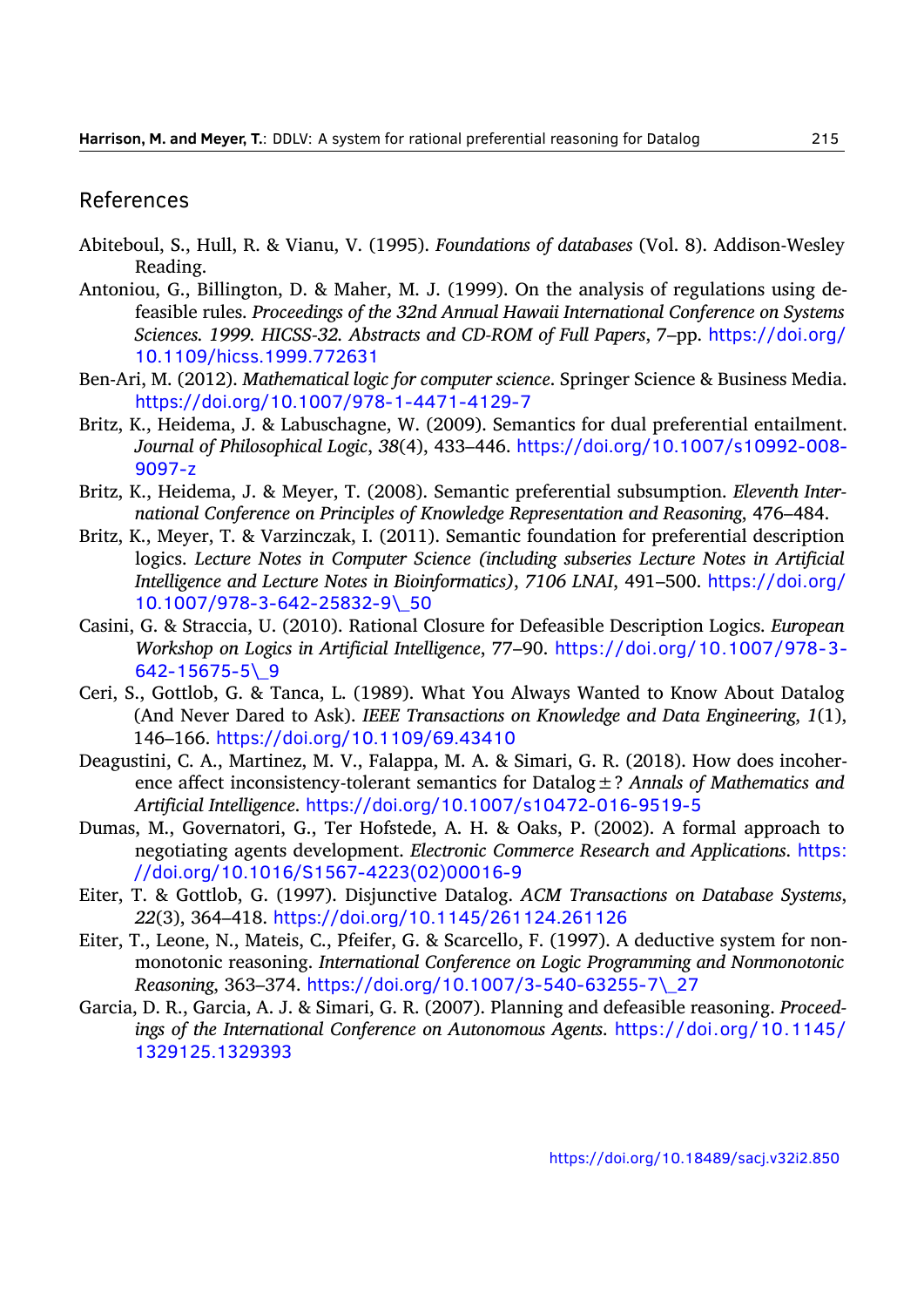- <span id="page-32-4"></span>Grosof, B. N., Labrou, Y. & Chan, H. Y. (1999). A declarative approach to business rules in contracts: Courteous logic programs in XML. *ACM International Conference Proceeding Series*. <https://doi.org/10.1145/336992.337010>
- <span id="page-32-8"></span>Harrison, M. & Meyer, T. (2020). Rational preferential reasoning for datalog. *Proceedings of the South African Forum for Artificial Intelligence Research*, 232–243.
- <span id="page-32-13"></span>Hecham, A., Croitoru, M. & Bisquert, P. (2017). Argumentation-based defeasible reasoning for existential rules. *Proceedings of the International Joint Conference on Autonomous Agents and Multiagent Systems, AAMAS*, *3*, 1568–1569.
- <span id="page-32-14"></span>Hecham, A., Bisquert, P. & Croitoru, M. (2018). On a flexible representation for defeasible reasoning variants. *Proceedings of the International Joint Conference on Autonomous Agents and Multiagent Systems, AAMAS*.
- <span id="page-32-1"></span>Huang, S. S., Green, T. J. & Loo, B. T. (2011). Datalog and emerging applications. *Proceedings of the 2011 international conference on Management of data - SIGMOD '11*, 1213. [https:](https://doi.org/10.1145/1989323.1989456) [//doi.org/10.1145/1989323.1989456](https://doi.org/10.1145/1989323.1989456)
- <span id="page-32-11"></span>Hustadt, U. & Motik, B. (2005). Description logics and disjunctive Datalog : The story so far. *CEUR Workshop Proceedings*, *147*.
- <span id="page-32-12"></span>Hustadt, U., Motik, B. & Sattler, U. (2007). Reasoning in description logics by a reduction to disjunctive Datalog. *Journal of Automated Reasoning*, *39*(3), 351–384. [https://doi.org/](https://doi.org/10.1007/s10817-007-9080-3) [10.1007/s10817-007-9080-3](https://doi.org/10.1007/s10817-007-9080-3)
- <span id="page-32-5"></span>Kraus, S., Lehmann, D. & Magidor, M. (1990). Nonmonotonic reasoning, preferential models and cumulative logics. *Artificial Intelligence*, *44*(1-2), 167–207. [https://doi.org/10.](https://doi.org/10.1016/0004-3702(90)90101-5) [1016/0004-3702\(90\)90101-5](https://doi.org/10.1016/0004-3702(90)90101-5)
- <span id="page-32-9"></span>Lehmann, D. (1995). Another perspective on default reasoning. *Annals of Mathematics and Artificial Intelligence*, *15*(1), 61–82. [https : / / doi . org / https : / / doi . org / 10 . 1007 /](https://doi.org/https://doi.org/10.1007/BF01535841) [BF01535841](https://doi.org/https://doi.org/10.1007/BF01535841)
- <span id="page-32-6"></span>Lehmann, D. & Magidor, M. (1992). What does a conditional knowledge base entail? *Artificial Intelligence*, *55*(1), 1–60. [https://doi.org/10.1016/0004-3702\(92\)90041-U](https://doi.org/10.1016/0004-3702(92)90041-U)
- <span id="page-32-2"></span>Leone, N., Pfeifer, G., Faber, W., Eiter, T., Gottlob, G., Perri, S. & Scarcello, F. (2002). The DLV System for Knowledge Representation and Reasoning. *ACM Transactions on Computational Logic (TOCL)*, *7*(3), 499–562. <https://doi.org/10.1145/1149114.1149117>
- <span id="page-32-0"></span>Lloyd, J. W. (2012). *Foundations of logic programming*. Springer Science & Business Media.
- <span id="page-32-3"></span>Martinez, M. V., Deagustini, C. A. D., Falappa, M. A. & Simari, G. R. (2014). Inconsistencytolerant reasoning in Datalog*±* ontologies via an argumentative semantics. *Lecture Notes in Computer Science (including subseries Lecture Notes in Artificial Intelligence and Lecture Notes in Bioinformatics)*, *8864*, 15–27.
- <span id="page-32-10"></span>Meyer, T., Moodley, K. & Sattler, U. (2014). DIP: A defeasible-inference platform for OWL ontologies. *CEUR Workshop Proceedings*.
- <span id="page-32-7"></span>Moodley, K. (2015). *Practical Reasoning for Defeasible Description Logics* (Doctoral dissertation). University of KwaZulu-Natal.